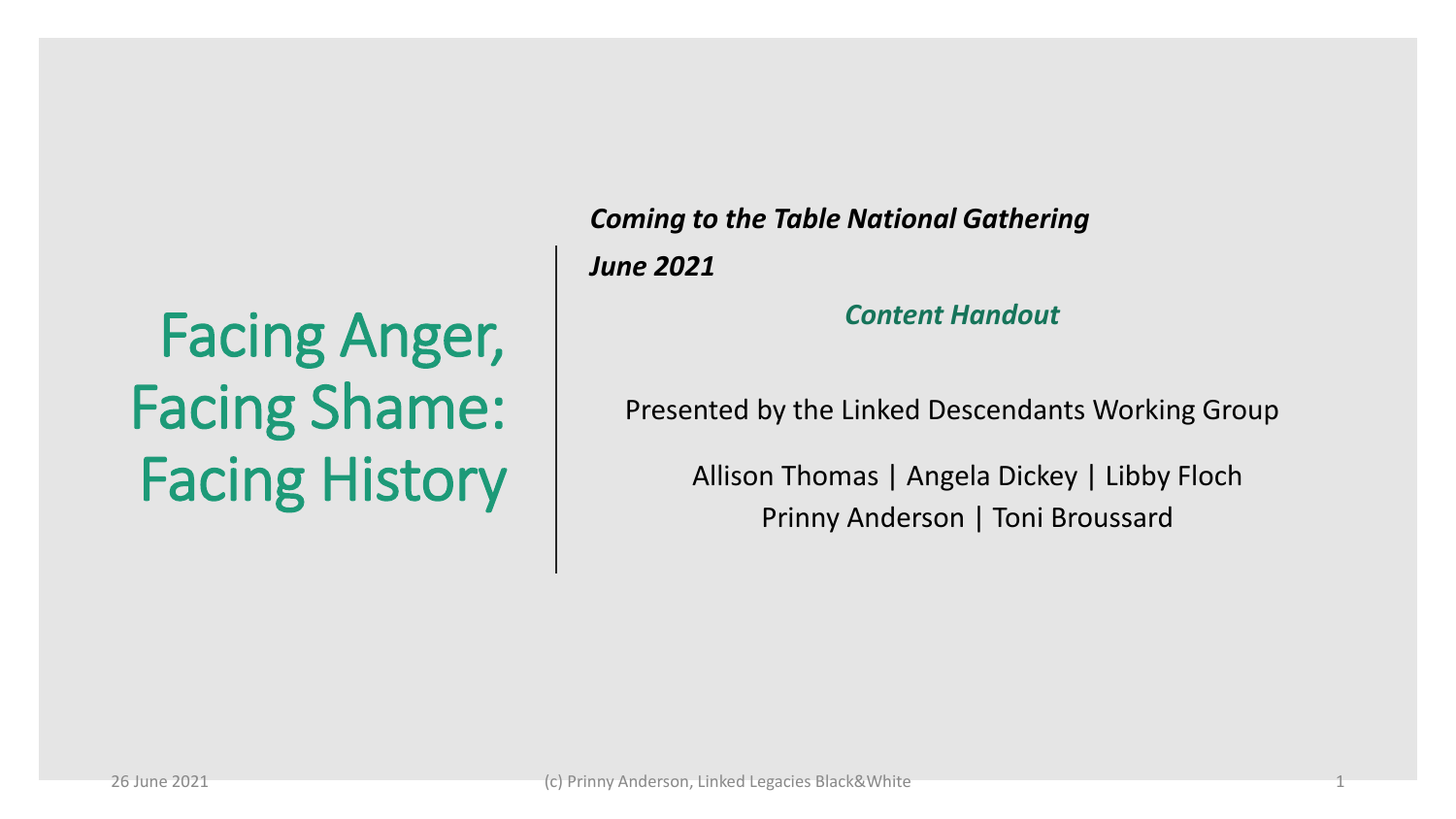### Facing Anger, Facing Shame: Facing History

#### **HANDOUT CONTENTS**

| Introduction           | p. 3  | <b>Shame &amp; Expectations</b>             | p. 22 |
|------------------------|-------|---------------------------------------------|-------|
| <b>Facing Anger</b>    | p. 4  | Reasons for Focusing on Shame<br>$\bullet$  | p. 24 |
| Definition, Indicators | p. 4  | Tools – Shame                               | p. 26 |
| Causes                 | p. 7  | Introduction<br>$\bullet$                   | p. 27 |
| What to do with anger  | p. 8  | Recognize & Name the Feeling<br>$\bullet$   | p. 29 |
| Tools - Anger          | p. 10 | Support & Empathy                           | p. 31 |
| Introduction           | p. 11 | Cross-Examine the Feeling $-A$              | p. 32 |
| Name. Validate. Accept | p. 13 | Remake. Reshape. Revise. - A<br>$\bullet$   | p. 37 |
| Get Support. Express.  | p. 14 | Cross-Examine the Feeling $- B$             | p. 38 |
| "Pull off the Road."   | p. 15 | Remake. Reshape. Revise. $- B$<br>$\bullet$ | p. 42 |
| Purpose. Knowledge.    | p. 16 | <b>Resources - Anger &amp; Shame</b>        | p. 46 |
| <b>Facing Shame</b>    | p. 18 | <b>Reminders for Self-Care</b>              | p. 47 |
| Characteristics        | p. 19 |                                             |       |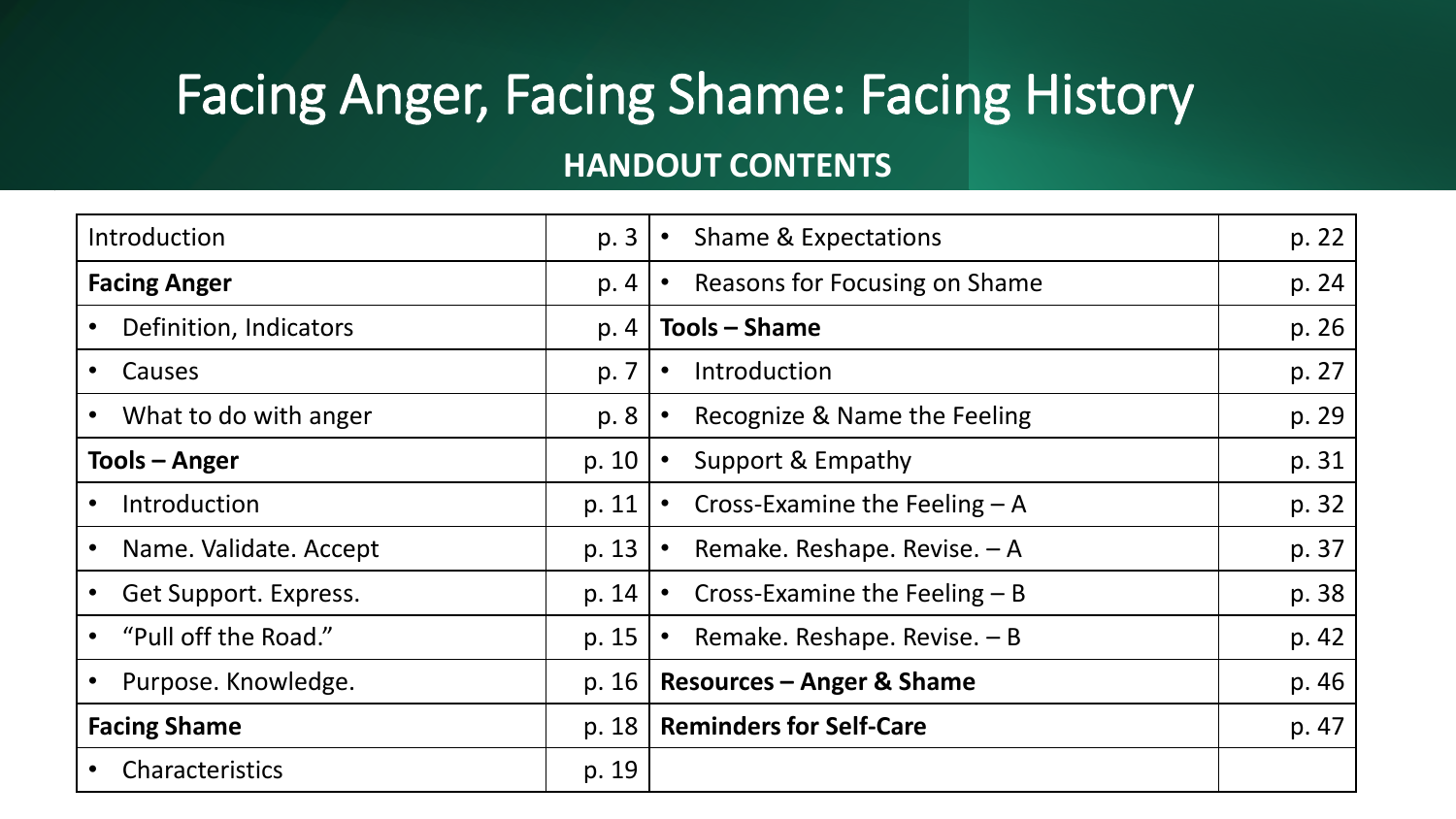#### Facing Anger, Facing Shame: Facing History

**INTRODUCTION:** The Linked Descendants Working Group is focusing on the emotions anger and shame because of how frequently members of the group talk about experiencing them, painfully so, while doing research - researching their family history, learning more about slavery, or studying U.S. history in general.

Context is critical in how we talk about emotions and what tools we choose for working with them. In this handout, the context is individuals researching and studying history related to enslavement and their experiences of anger and/or shame in response. Specifically, they might be:

- Hearing about history from family members, including slavery
- Researching or studying history, including slavery
- Finding and reading historical documents with a personal or family connection related to slavery
- Making sense of family connections including slavery, through reading documents and/or creating family trees
- Writing the history of a family, a region, or a time period when slavery is included
- Talking about family history with slavery included, the history of slavery itself, or U.S. history, including slavery, with family or friends, or in a public setting

We are not talking about anger and shame in other contexts, and the tools suggested here for working through anger and shame may not be appropriate or useful in other contexts.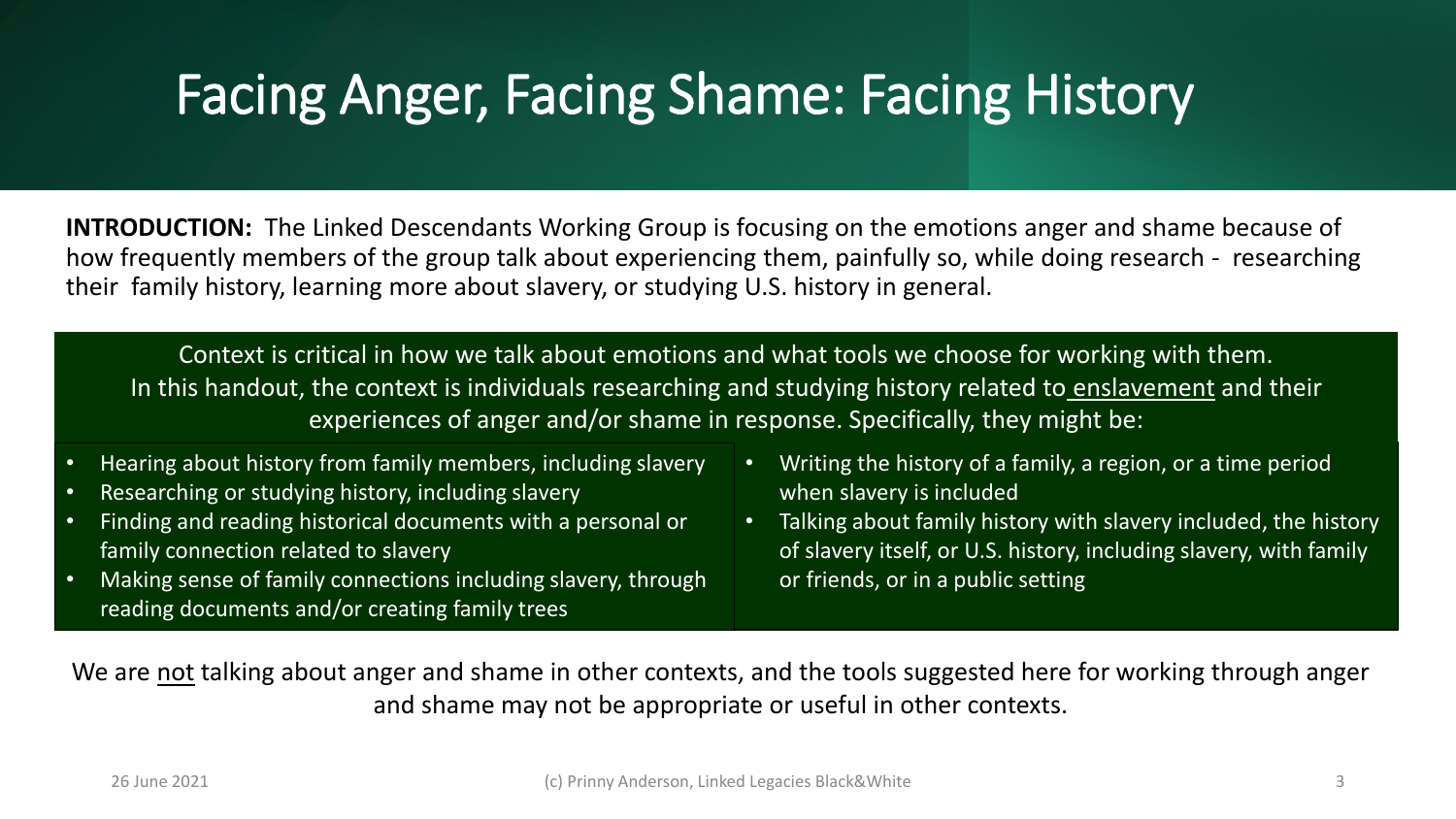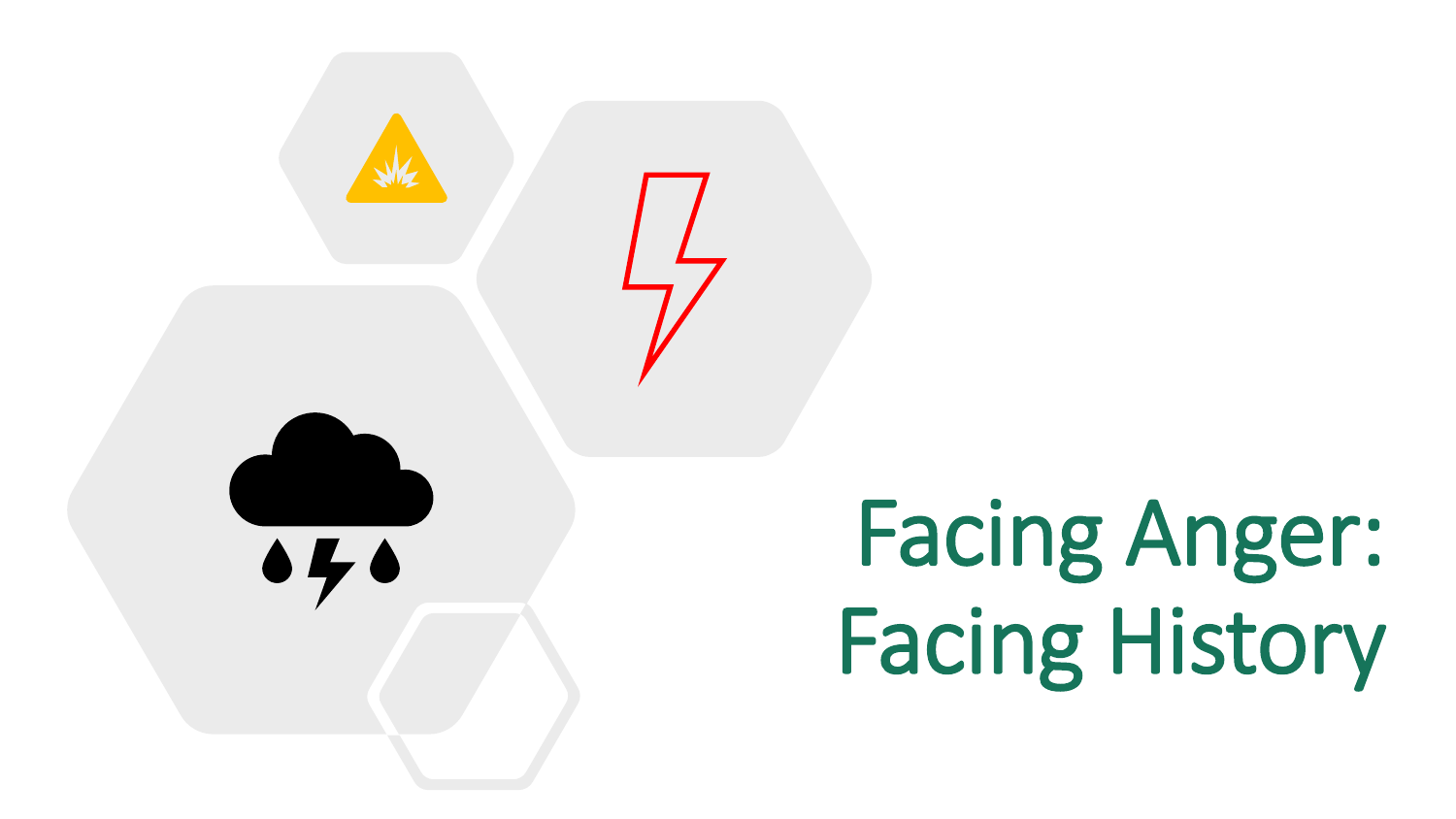#### **ANGER**

**Definition:** Anger is an intense feeling, generating intense thoughts, language, or action. In the course of researching or studying history, anger can be experienced in several forms, singularly or in combination.

- Attacking desire to hurt, to punish, to make something go away
- Defensive response to fear, to attack
- Outraged response to violation of values
- Frustrated response to not being able to achieve goals
- Protective desire to prevent harm to others

**Unique personal indicators of anger:** It is important to recognize the feeling of anger and not confuse it with other emotions such as embarrassment, shame or fear. For many people, the indicators of feeling angry are listed below, but each of us must identify our own personal indicators.

- Hot face, neck, body; raised heart rate, blood pressure; sense of bursting pressure in the chest
- Explosive feeling, strong desire to move or act
- Outburst of strong language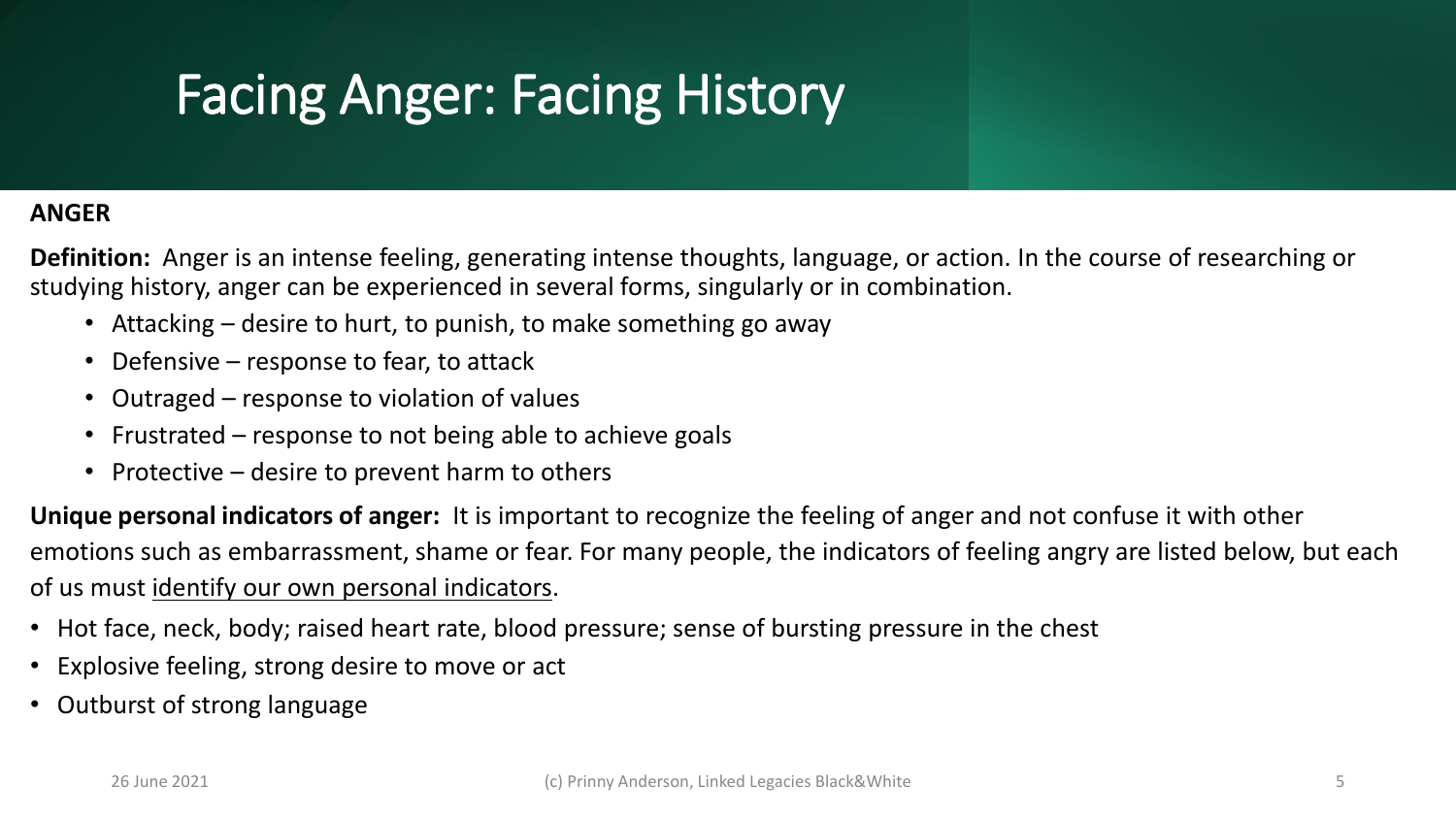Being able to identify anger as such allows us to

- Better figure out the cause
- Choose how to work with it in the moment and over time.

**Causes of anger:** What might cause us to feel angry in the midst of researching, learning, reading documents, developing a family tree, drafting an essay or story, preparing to talk with family, friends or the public? There are as many specific causes as there are Linked Descendants, but what follows are some possibilities.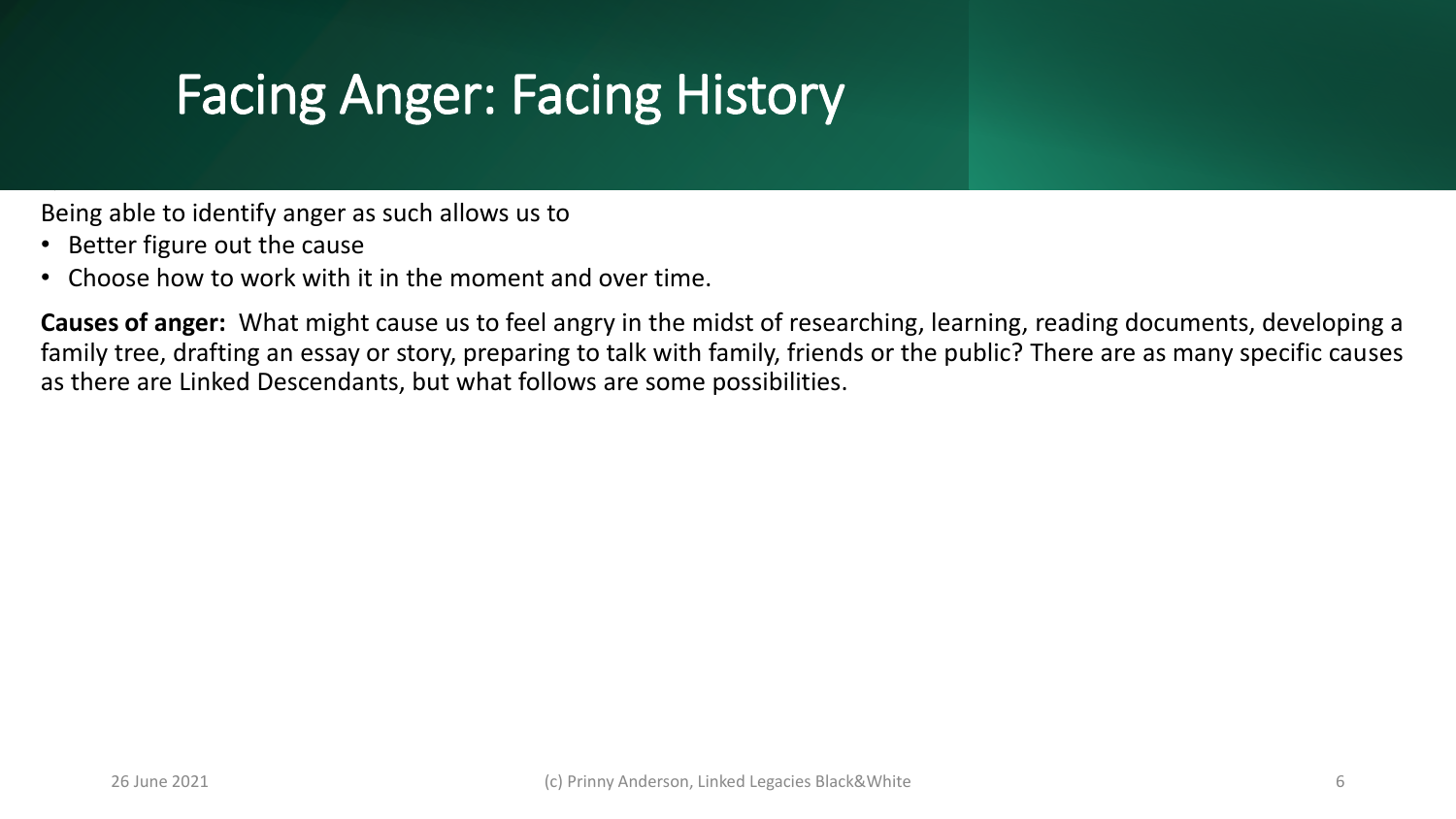#### For descendants of formerly enslaved people – anger might be

- Fury at the hurt, torture and brutality exercised on the ancestors' bodies, minds, hearts, spirits, dignity, humanity and rights
- Rage at injustice which continues in the present
- Frustration at not being able to protect beloved ancestors from physical harm, family separations, assault and rape
- Outrage at the de-humanizing, de-valuing, lawless, exploitive, oppressive behavior of enslavers and the white supremacist society
- Blood boiling over specific harms done to specific, individual ancestors, e.g., rape, being sold away, being beaten

#### Descendants of enslavers - anger might be

- Outrage at the gross immorality of our ancestors' involvement in slavery, slave trading, racial terror, violence
- Rage about our ancestors' compartmentalization and denial of feelings and values, allowing them to support ongoing complicity with an immoral, inhumane institution
- Shock at the brutality practiced by "good Christians," "upstanding citizens," and "Founding Fathers"
- Fury at the exploitation for the benefit of the elite, which continues in the present
- Horror in learning of specific harms done by named ancestors against specific individuals they enslaved, e.g., starvation, rape, selling away, beatings, torture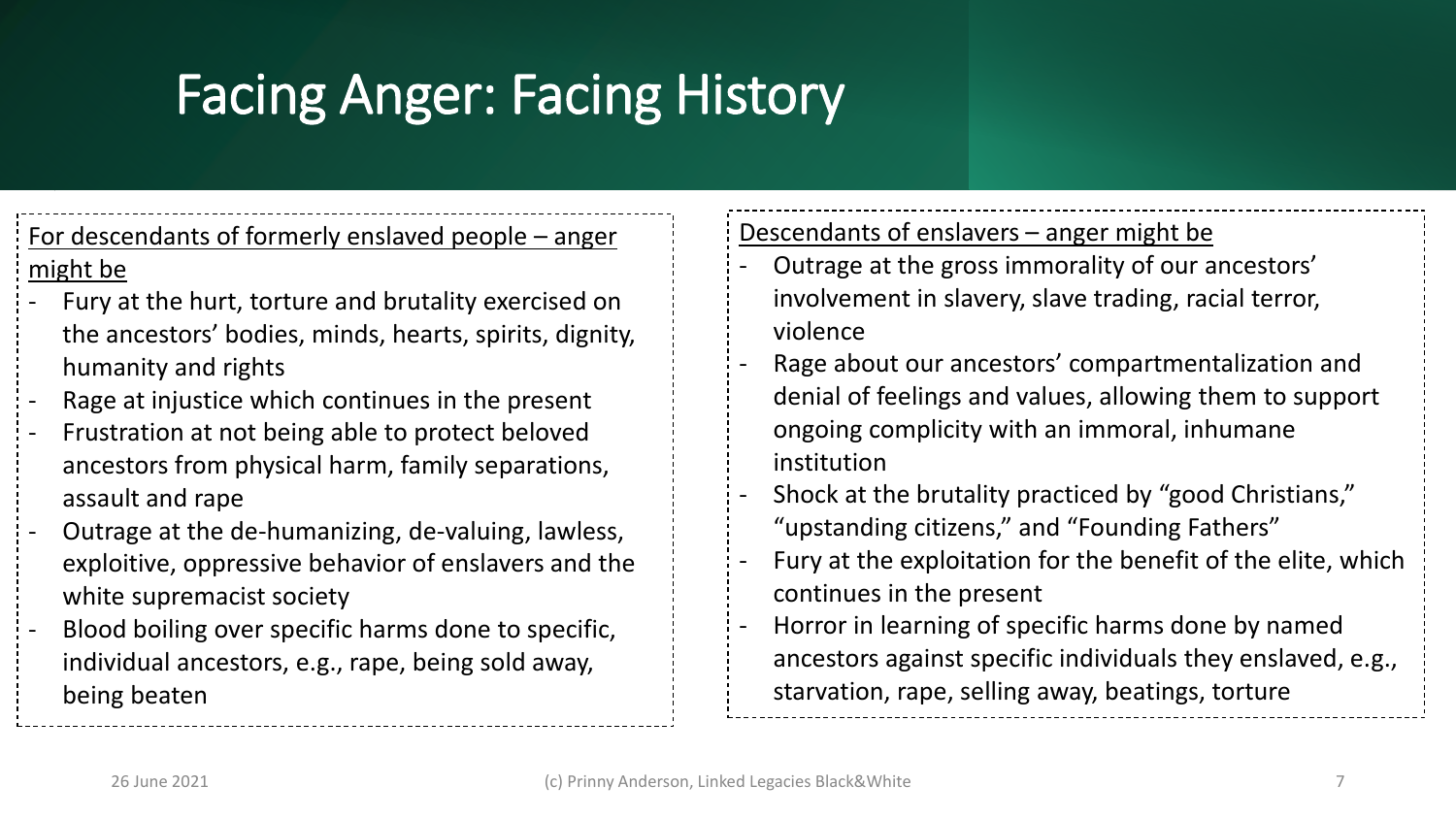**What to do with anger:** Anger is a difficult, painful emotion because of how it makes us feel, how it can stay with us and keep us stirred up, for an extended period of time. It can be hard to know what to "do with it." A few words on this point.

- **Validity:** Anger is always valid , obviously so in response to the kinds of horror, brutality, hypocrisy and immorality we come across as we face history.
- **Right and necessary:** Anger is never "wrong." In the moment anger in response to another instance of brutality can shore up our sanity and our sense of rightness. Ongoing anger in response to ongoing horror, injustice, and inhumanity is right and necessary to drive toward justice, toward eliminating ongoing harms and trauma.
- **Recognition and processing:** Anger needs to be recognized, processed, and expressed, and can eventually be harnessed as energy for change. It can be managed in a given moment or a given context, but should not be suppressed, at the risk of our mental and physical health.

Each of us may find we need one way of working with anger in the moment, in company, or in public, and other ways of working with it in private, with support, over the longer term.

- **Impact of other people's reactions:** Other people may find our anger uncomfortable or frightening. Those reactions are real and it's useful to have strategies for navigating those moments, but someone else's discomfort or fear must never invalidate the our own feeling, its causes, the need for processing it, or the ways we can eventually turn anger into action.
- The stereotypes of "the angry Black man," "the angry Black woman," "the angry b\*\*\*h" are real, harmful, and not to be ignored. Hence the need to have tools and practices for working with anger in the moment and over time. As important is the need to honor anger as a clarion call for speaking truth and seeking justice.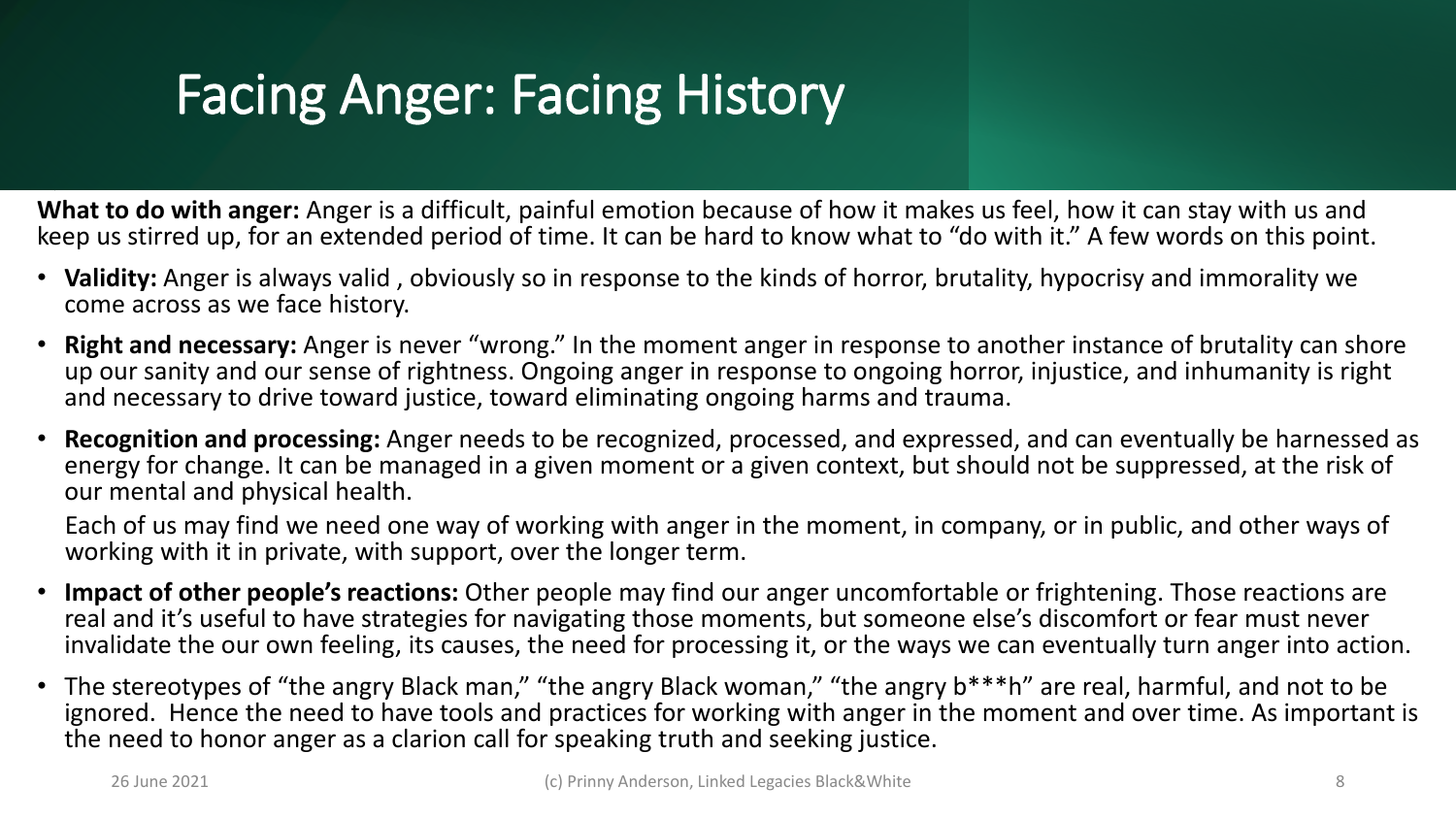**Potential risks:** We will get further into this point in the next section about tools for working with anger and shame. Considerations for now are that there are a couple of potential risks with anger.

- One risk is that a strong emotional response in the moment could result in harm, harm to ourselves, to others, or to documents. Researchers who have pounded on desks and punched walls, injuring the hand they write with. Others have been tempted to throw a valuable research source through a nearby closed window. People have torn up or burned infuriating documents. Enough said.
- There is a different risk, which comes from not being able to recognize and work with ongoing anger related to our research. That is the risk of becoming stuck in anger, of ending up responding to everything angrily, and of losing creativity and insight.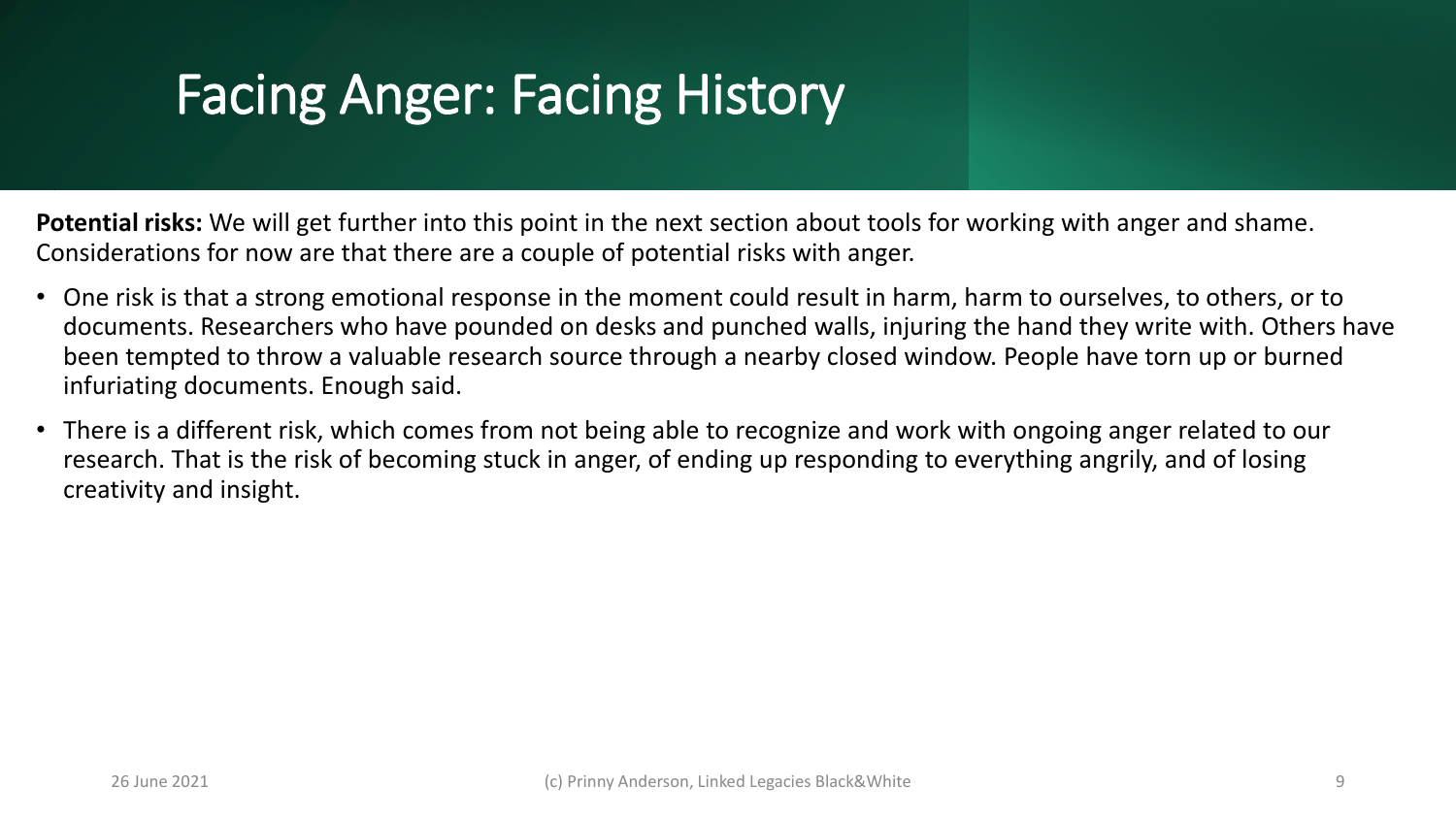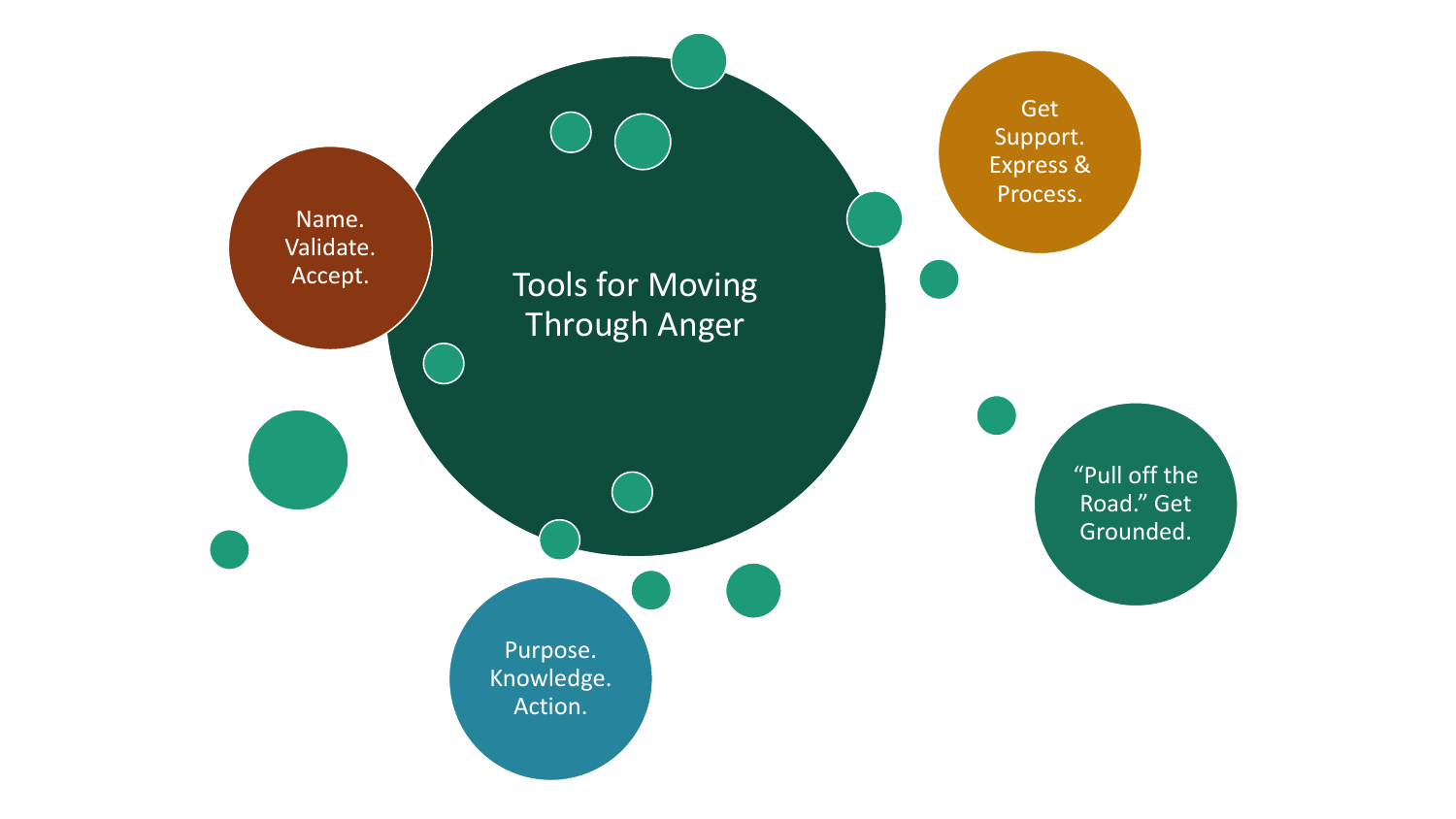**INTRODUCTION:** There are many tools for moving through anger, and each of us needs to find the toolkit that works best for us. Remember that, in this context, we are focusing on anger which can come up as we research our families, study history, learn about slavery – we are in the midst of reading books, taking courses, reading documents, developing family trees, drafting essays or stories, preparing to talk with family, friends or the public.

Of course, anger comes up in other situations for other reasons, and the tools we offer here may not necessarily be effective or appropriate in those circumstances.

**Phases:** Many of us need to move through anger in two phases, depending on what's making us angry, where we are at the time, and who's around us. The first phase is the first few moments, when the anger first hits. If we're in public, among strangers, or in the midst of a complex task, the first phase of dealing with feeling angry is to keep ourselves safe until we can find privacy or friendly listeners and a pause in the task. Then we're ready to use other tools for processing the feeling.

- **Short-term Control**  $\neq$  **Suppression:** Very important note  $-$  if we have to control anger briefly, we must go back to it and process it. Momentary control to ensure safety is not an excuse to bottle up anger and deny it happened. **Suppression is harmful.**
- **Tools for the first few moments and tools for more in-depth processing:** Painful emotions like anger may require us to have two sets of tools and practices to call on. We may need one set to get us through the immediate moment, the first tidal wave or creeping edge of emotion. Then we may need other tools and practices to work with and move through anger over time.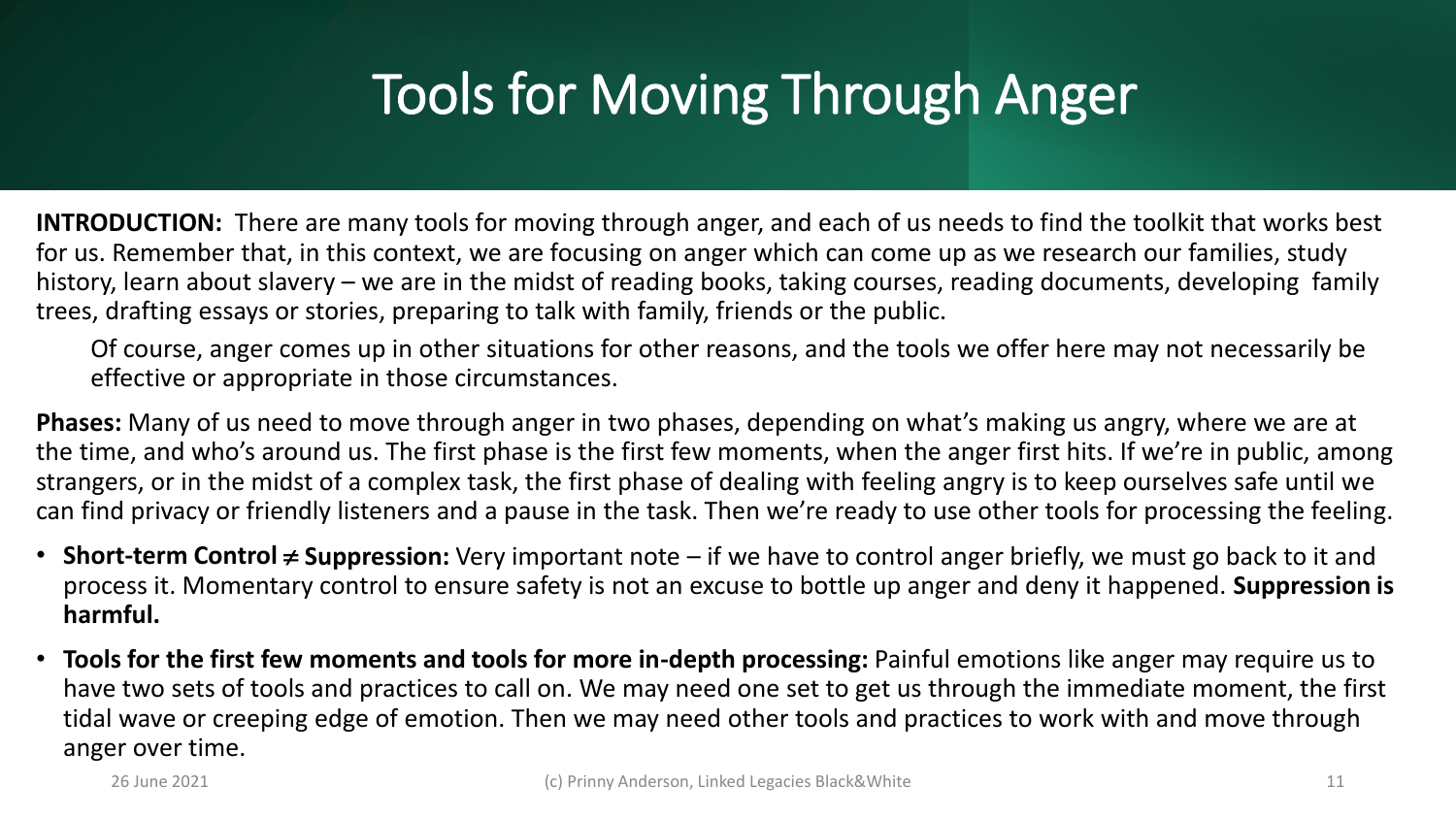Which tools and practices will work best in the moment will be influenced by context – where we are, who we're with, and what else is happening.

For example, finding a news story about an ancestor's involvement with a lynching while you are working in the city library surrounded by other readers, families, older folks and children may call for one kind of in-the-moment management approach, and coming across the same story among your family papers while sitting in your own attic, call for another.

**Is there a "right" way to work through the tools?** No. The tools for moving through anger are presented in a sequence that looks orderly. In real life, of course, our emotional reactions are messy, mixed up together, and iterative, so we use the tools however they fit ourselves and our circumstances. We might be using some tools simultaneously, in parallel or in combination.

There most definitely is not a "last step." We will go on moving through anger as long as we go on researching difficult areas of history.

 $\triangleright$  We do make one strong recommendation: Do not leap into action first thing. Take the time to process the anger you feel, clarify the purpose of your overall research work, and brainstorm with other people before deciding to act.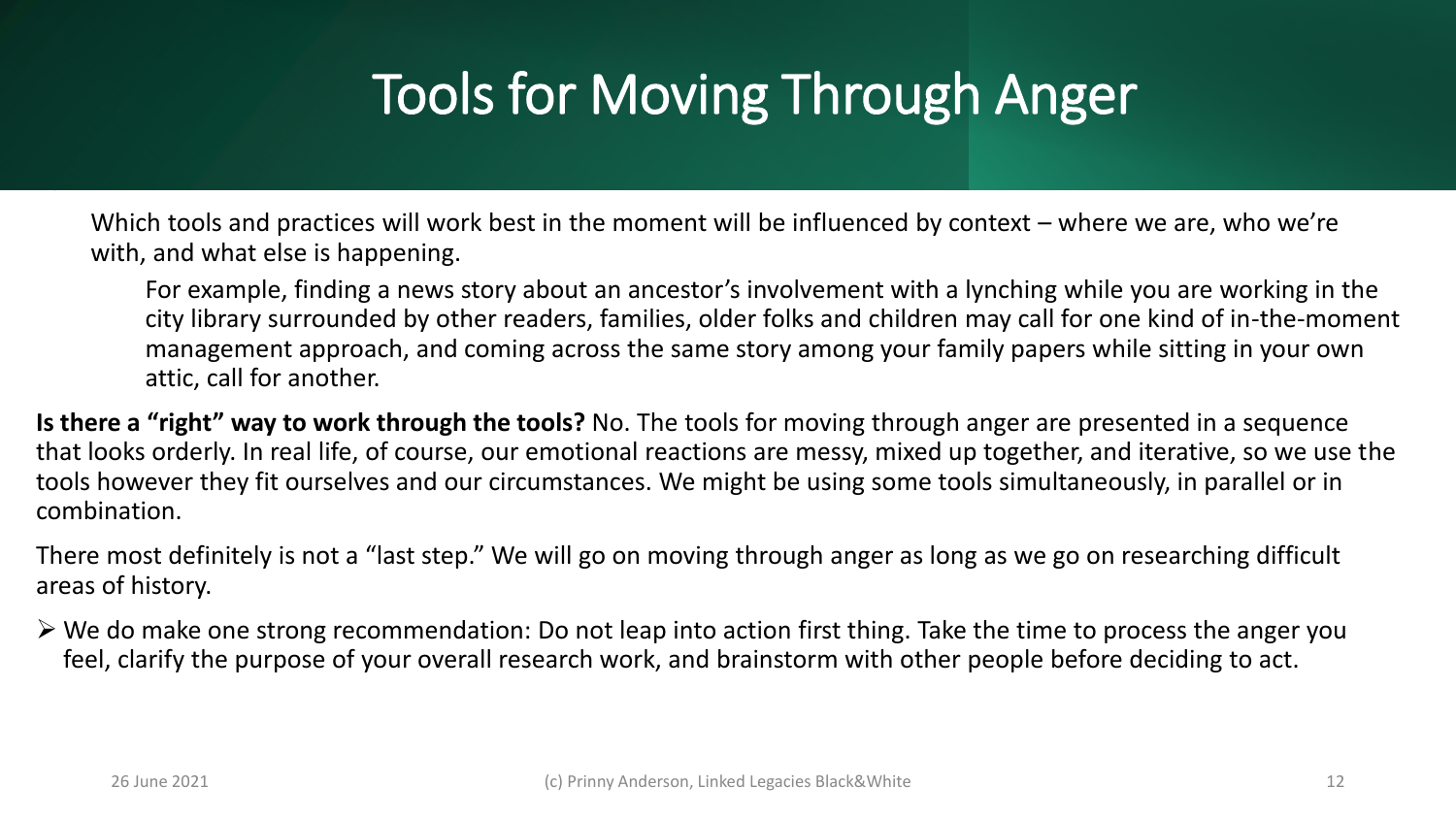#### **Name. Validate. Accept.**

- ❖ Name the feeling; learn to recognize it.
	- Learn what anger feels like for you. Pay attention to the different shapes and sensations it has. They may vary depending on whether your anger is attacking, defensive, outraged or protective. Learn to notice the beginnings of anger, before it overtakes you, if possible. Also become familiar with what anger is like at its hottest, perhaps by reflecting on it later.
	- Name the feeling as soon as you can. "I'm angry." "This is anger." "I feel angry." It may help to repeat its name.
- ❖ Validate the feeling; remember it is normal and useful.
	- Remind yourself that it is fine to feel angry. Anger is a legitimate and understandable response to learning about something horrific and disturbing.
	- Keep in mind that anger is energy. It is energy you can put to work when you are ready.
- ❖ Accept anger; respect it.
	- With validation comes acceptance and respect for the emotion. In white American culture, anger is often misunderstood, feared and rejected, especially the anger of BIPOC men and women or white women. Respect the legitimacy, reasonableness and power of anger. Put the power of anger to work serving the greater purpose of your research.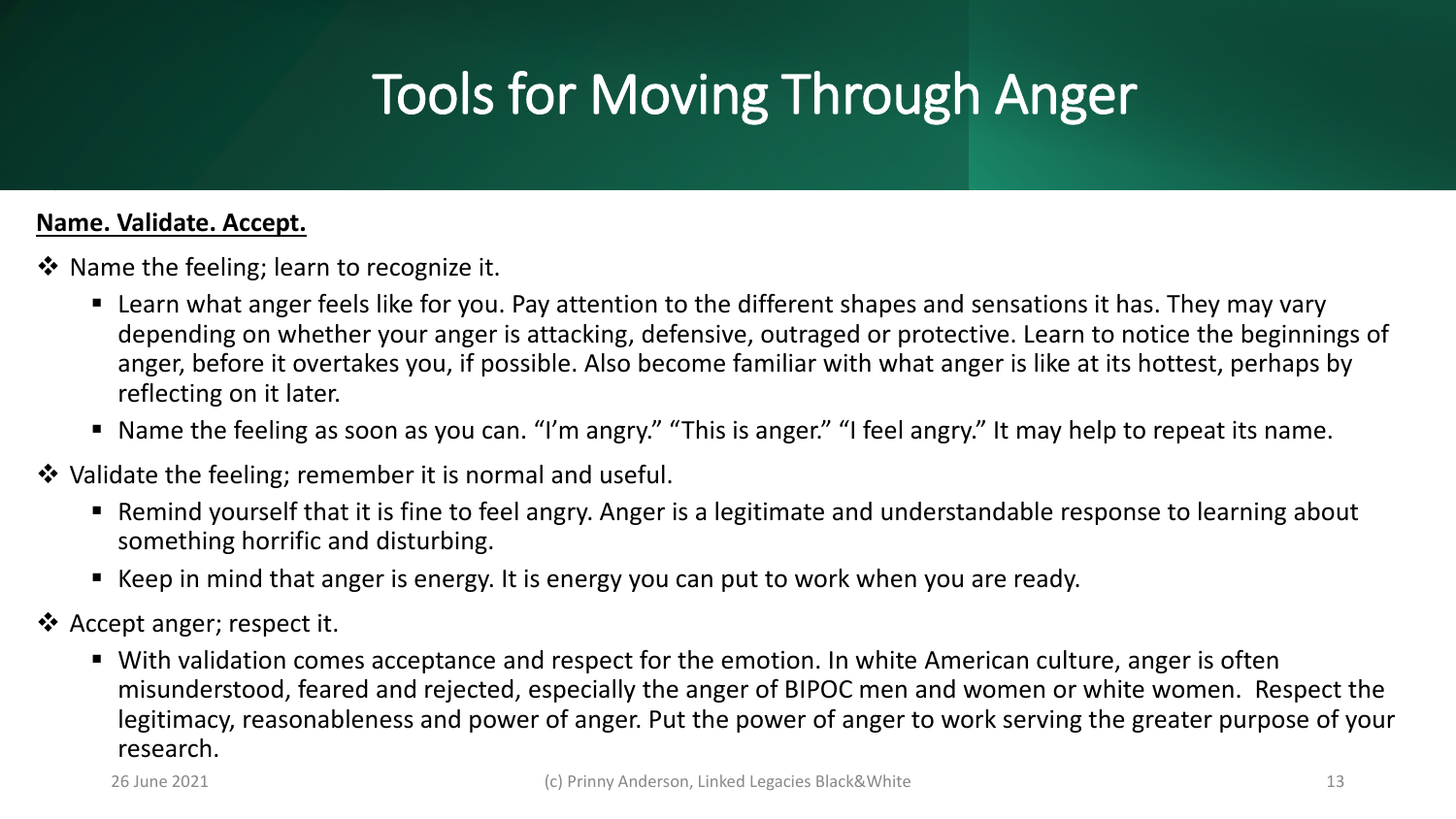#### **Get Support. Express & Process**

If you are a person who benefits from having the support of someone else at painful moments, you may want to reach out to your support system either in the first moments of feeling angry or at a later time when you process the anger in more depth.

Get Support.

- o Pick support people with care, choosing people who can listen with understanding and some neutrality. Make sure it's OK to reach out to them to move through anger, in the moment or for in-depth processing.
- o Reach out and connect. Do not let anger isolate you or make you lonely.
- $\bullet$  Express the anger.
	- $\circ$  In a safe setting, express your feelings in words, shouts, noises. Move, pound something. Sing or make music. Let the anger flow through and out of you. (You may take this step alone or with a supportive person.)
	- $\circ$  Take care of and be gentle with yourself, even when the feeling may be rough or jangly.
- $\bullet$  Process the anger
	- o When you're ready for processing in depth, try some of these tools: conversation, making notes, writing a letter you do not send, journal, music, poetry, song, movement, to explore the anger in more depth. Dig into what caused the anger. What more can you understand about that cause, including what the cause means to you. How did it connect to other issues or experiences? What story would you tell about it?
	- o Feel the energy and potential of your anger, the ways it can help you uncover and reveal truth, find allies, and work for change, justice and equity. Put it to use.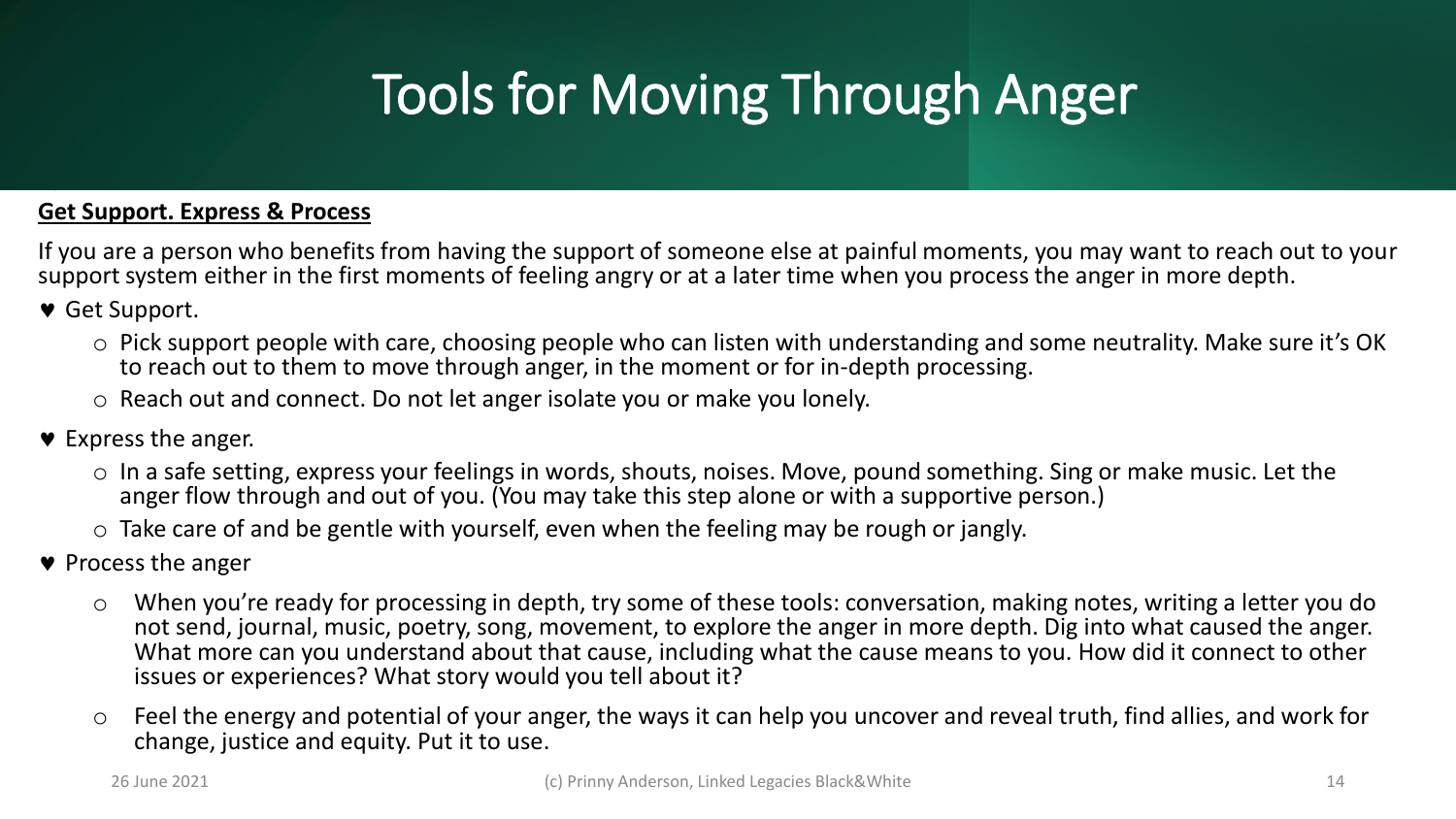#### **"Pull off the Road." Get Grounded.**

This is a tool you could use in the first moment of feeling anger, fury and rage.

- $A^{\mu}$  "Pull off the road"
	- Keep yourself safe. Some locations are not safe places for a full-blown expression and processing of anger. In those cases, move to a safer location – your car, a bench outdoors, your home.
	- You may need a tool to divert the anger long enough to get to a safer place or to connect to your support team. Options include repeating a mantra, making notes among your research papers, humming a powerful song – find one or more approaches to get you through the immediate moment.
- **8** Get grounded.
	- Depending on your experience and how your learning or research process works, you may be able to anticipate times and settings when you could have a rush of anger. For example, going through deeds of sale at the courthouse could be a "hot spot" for you. Consider what in-the- moment tool would ground you until you could apply the Get Support. Express. Process tool.
	- Keep your purpose in mind. See the Purpose. Knowledge. Action tool.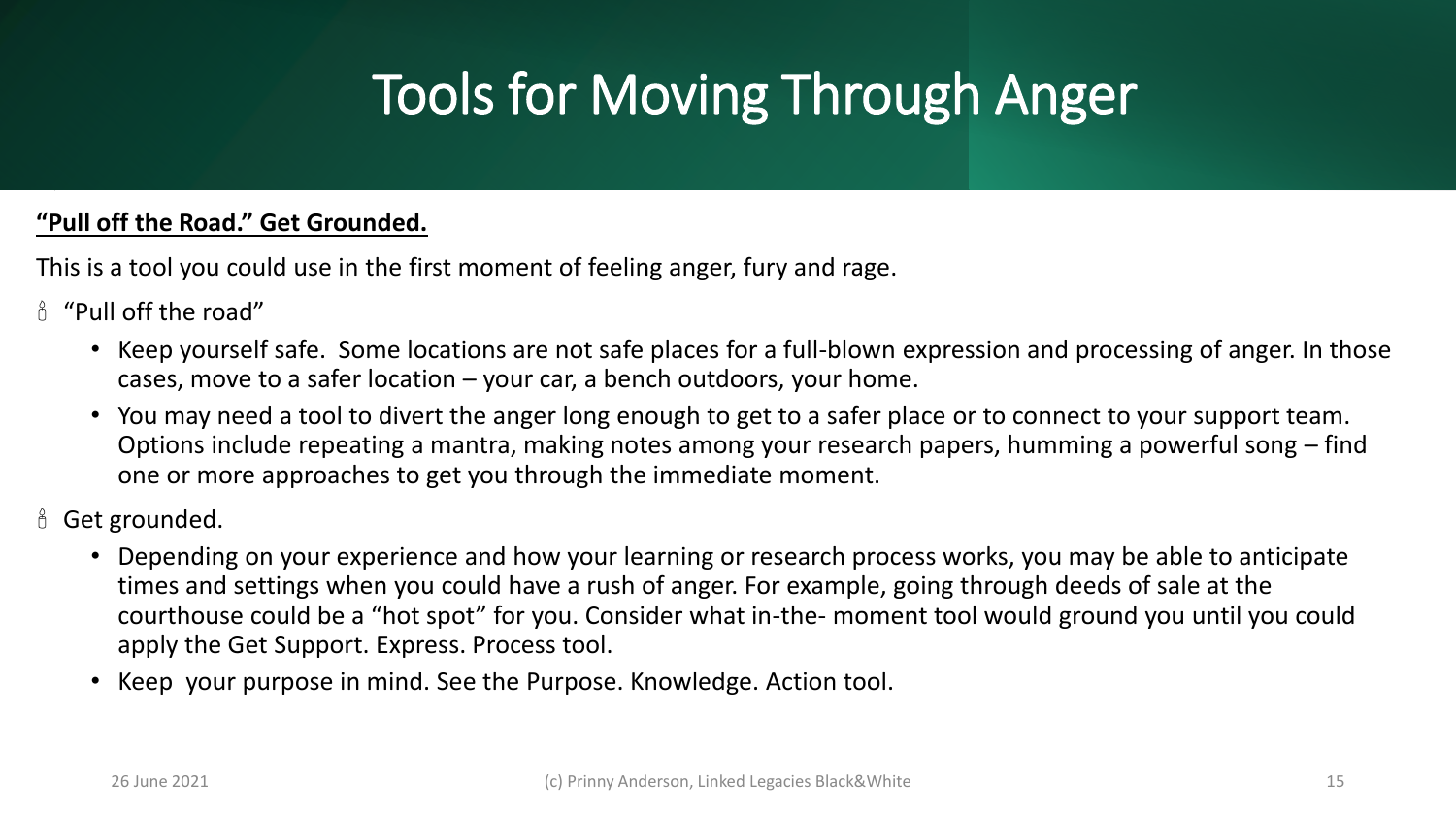#### **Purpose. Knowledge. Action.**

- **★ Purpose.** 
	- Think through the deeper purpose behind your studying and researching. What motivates you to learn more about slavery, about U.S. history, or about your family history? What impact do you want your work to have? What do you want to be able to do with what you have found out? What change in the narrative or in the social system are you going after?
	- Think about how feeling angry in response to research or study serves that purpose and how you can harness the energy.
	- Remind yourself of your purpose when you need to replenish your reservoir of energy to keep working.

**NOTE:** This is not to say you should ignore or suppress anger whose connection to your purpose is not immediately obvious. Move through whatever experiences of anger you have while researching and studying.

#### $\ast$  Knowledge

Some people find that learning more about the incident or situation that angered them is a helpful for processing . Learning more gives more perspective, helps reveal the bigger picture of causes and effects, or grounds them in a time, place and culture.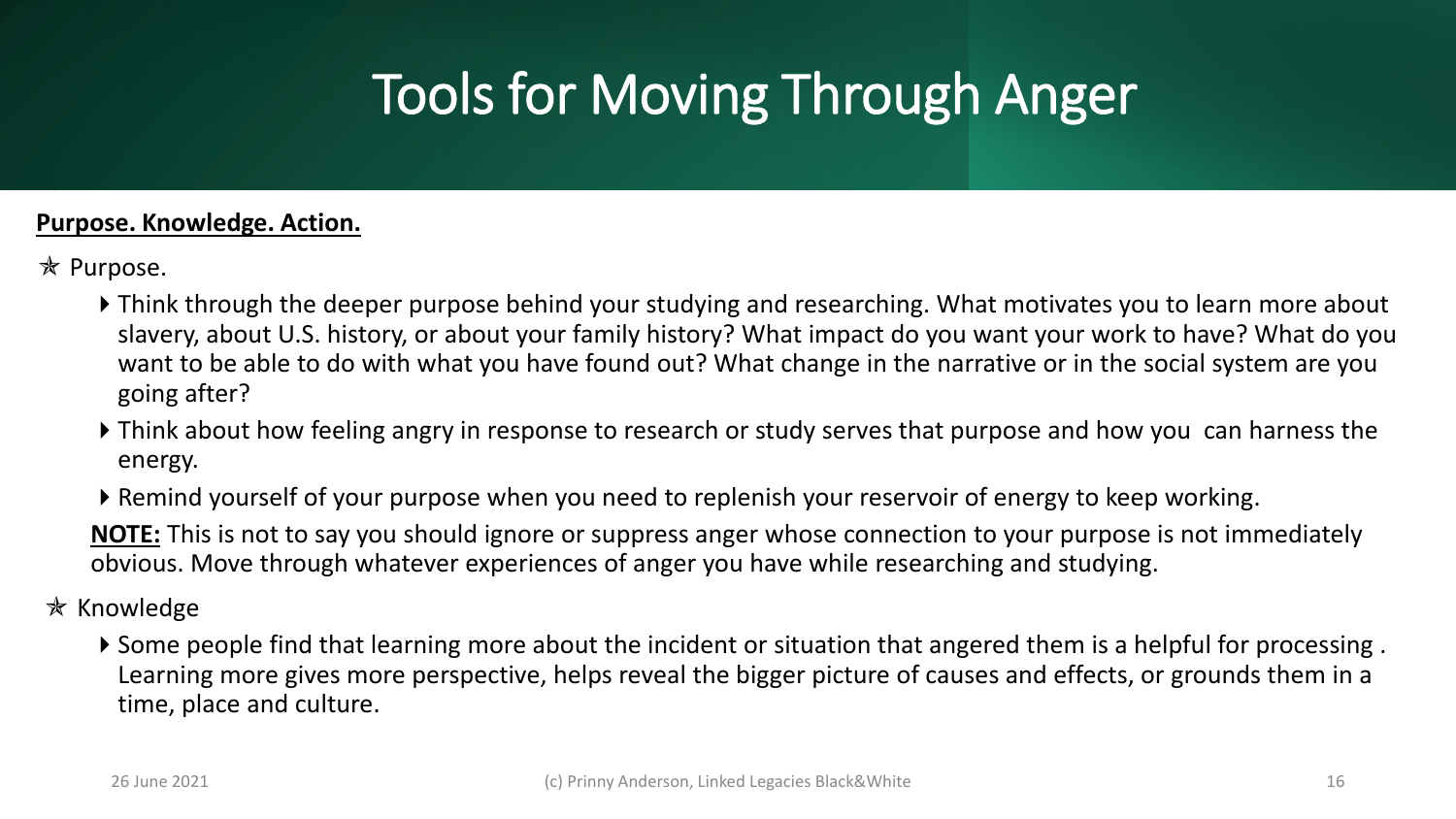$*$ Knowledge

- Sometimes knowing more about the historical context helps focus and direct anger's energy.
- $*$  Action

Do something with the anger. Put the energy and the knowledge to work to have an impact or make a change. There are lots of options.

- $\checkmark$  Write: A letter that is never sent, journal, stories, op-ed, family history, letters to legislators, essays, a book
	- Blog with *BitterSweet*
	- Write with the Linked Writers pods
- $\checkmark$  Speak: Conversations in the family, with friends. Public presentations or dialogues
- $\checkmark$  Learn more in Coming to the Table groups
- $\checkmark$  Keep researching
- $\checkmark$  Perform community service, especially with groups most harmed by slavery's legacies
- $\checkmark$  Work with social and racial equity organizations
- $\checkmark$  Take reparative action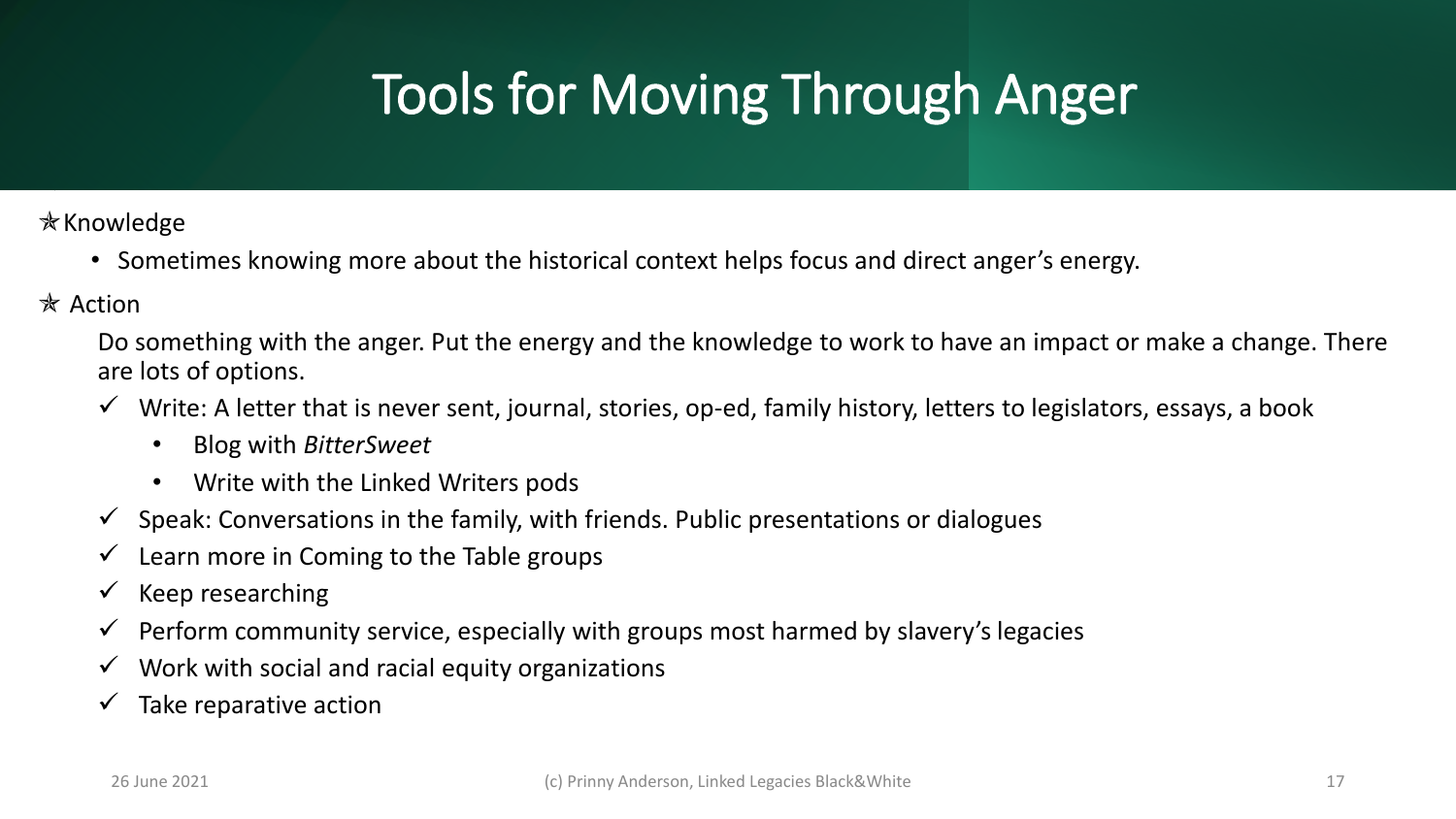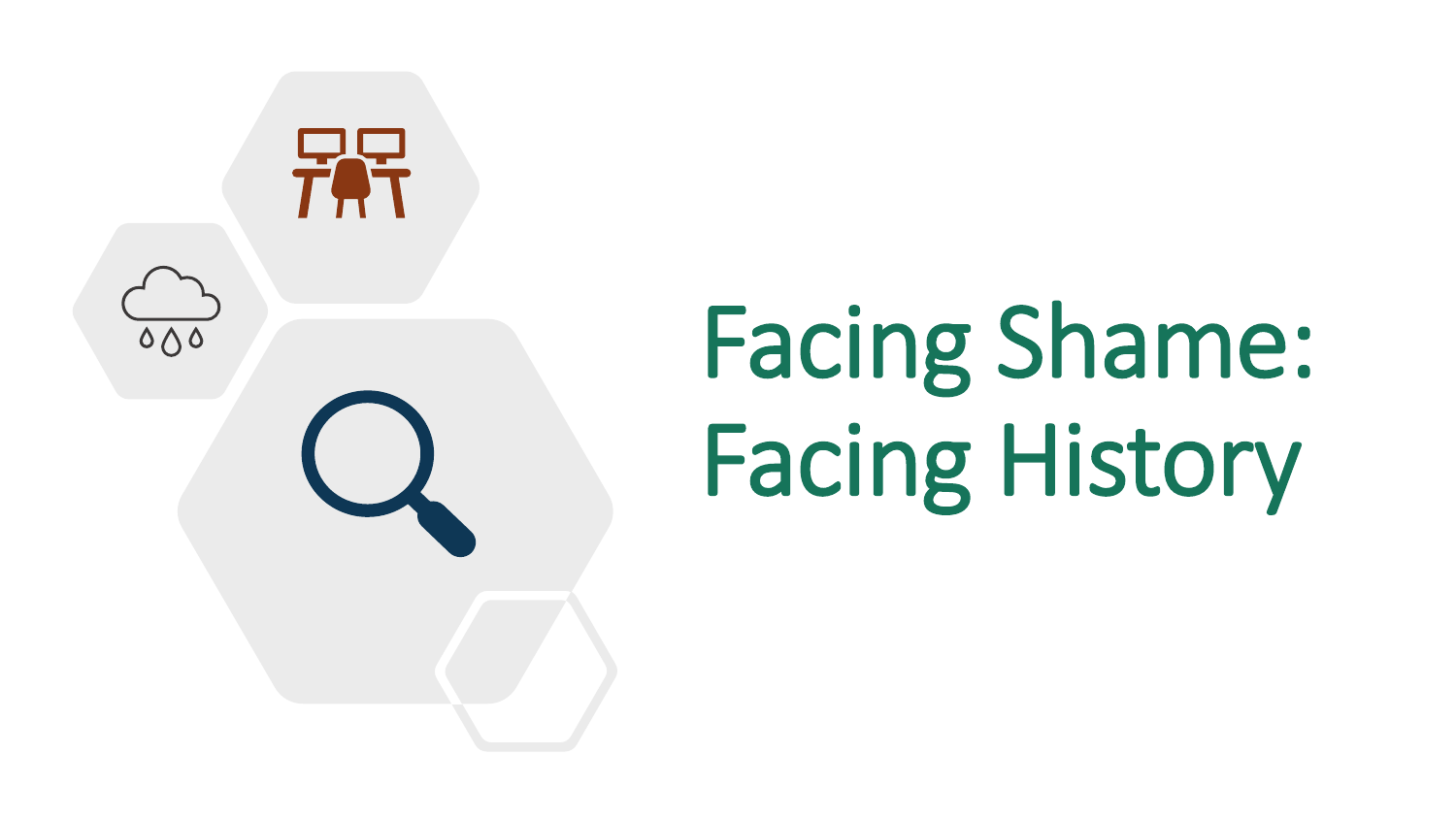#### **SHAME - Characteristics of Shame**

**Definition:** Shame is an intense feeling that **we** are bad, unworthy, or unwanted because of **who we are** . We feel stigmatized and judged. What's really painful about shame is that it is linked to our sense of identity and our self-image. The experience of shame can be overwhelming, immobilizing, even toxic or traumatic.

**Shame and Silence.** Families, communities and nations tend to try to keep shameful actions secret, to keep quiet about them and to enforce silence on everyone. The shame may be known intuitively, but because of the rule of silence, there are several consequences. The sense of shame intensifies. The perpetrators may become "invisible." The wrong people take on the feeling of shame; even the victims feel shame. Those around the perpetrators feel shame by association; descendants "inherit" the shame.

When the silence is broken, the shame can begin to lift for victims and descendants and for anyone else who mistakenly took on shame. Uncovering the truth and making it widely known helps with healing. Support needs to accompany the ending of the rule of silence.

**Shame and Purpose.** We encourage you to see that one purpose for our research into family history and our study of the history of slavery is to tell the shameful stories and help everyone to heal.

**Reasonable vs. unreasonable response.** Shame may be a reasonable response when we ourselves have done something that deeply violates our own values and expectations or those of our society. But shame is not a reasonable response to situations in the past when we are not the perpetrators of the violation.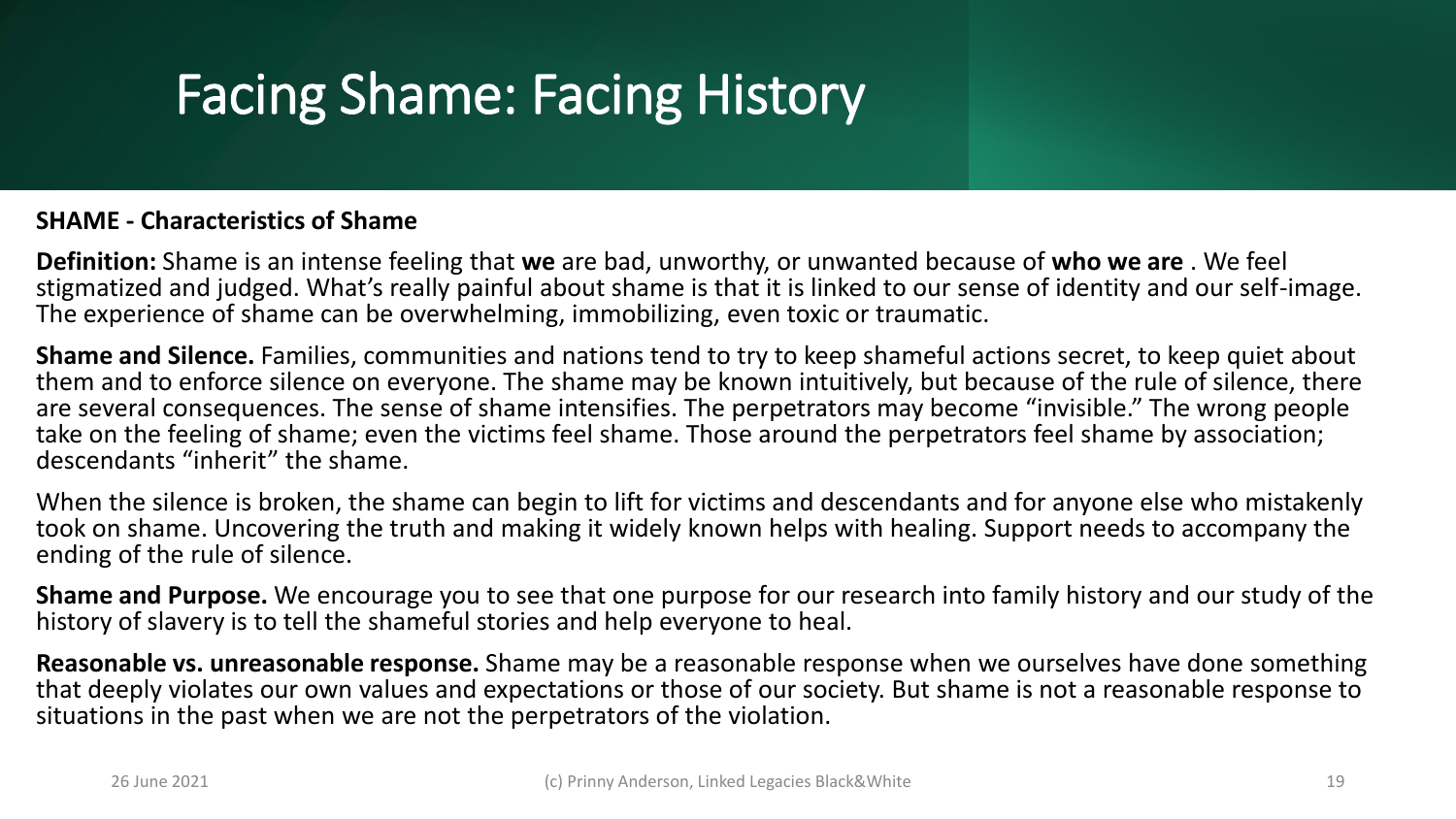**Indicators of shame.** The physical manifestations of shame, the indicators that shame is the feeling we have, include a tight or queasy stomach, nausea and digestive upset, tightness in the chest or throat, flushing skin, and lethargy. We might feel shame as a stress response.

We may also shrink into ourselves, hold our arms tightly against ourselves, avoid eye contact, or weep.

Our self-talk and visual imaginings (or memories) may circle around what others would do or say to us or about us "if they knew." We may withdraw and try to disappear. Ironically, we may slide into anger to generate some kind of feeling or protect ourselves from continuing to feel shame.

**Inter-generational shame:** Where there is intergenerational or historic trauma, there may also be intergenerational shame. Thinking about the experiences of enslaved people and how intergenerational shame might be set in motion, consider an enslaved man traumatized by the sexual exploitation of his wife, shamed by the feeling he is not strong or brave enough to fight off their overseer and protect her. Their story might never be told, but the trauma and the shame remain and may be passed along to their children and their later descendants. One reason the story might not have been told was that the family considered the assault to be stigmatizing, and they feared that the family would be considered unworthy of respect in their own community.

Beyond a specific incident, it is also possible to feel ashamed over several generations about the larger, ongoing oppression, loss of dignity and loss of humanity that the enslaved ancestors experienced.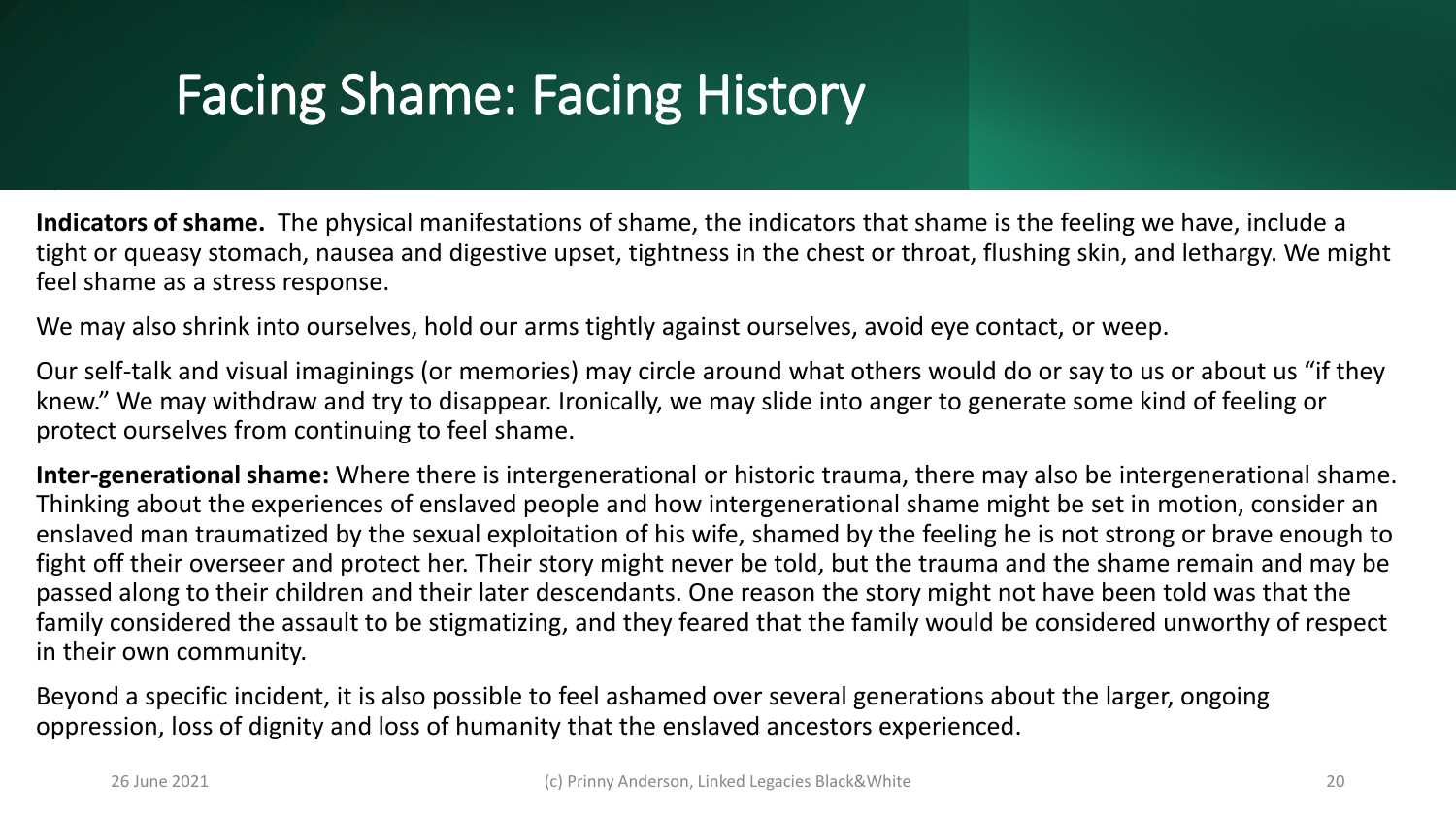**Victim shame.** Along similar lines is "victim shame," when the victims of violence, abuse, rights violations, discrimination, oppression and other harms blame themselves for the harm they've suffered. They may believe they were at fault somehow, or they may be ashamed by the way others judge them and what others say about them as victims. The community may name, blame and shame the victims.

"Victim shame" may also be intergenerational. Either the original victim took on shame for what was perpetrated against them, or people in later generations become ashamed about what their contemporaries might think about the ancestor.

**Over-identification:** Another form of inter-generational shame occurs among descendants of enslavers, when one or more descendant generations identifies strongly with an individual ancestor or an extended family line who were perpetrators of atrocities. The descendants' sense of themselves is so invested in the positive reputations of their ancestors that they merge their ancestors' identities with their own. When the crimes and atrocities perpetrated by the ancestors are made public, modern-day descendants experience the negative disclosures about their ancestors as if they were shameful disclosures about themselves in the present. If the ancestors' image is tarnished, their own image is ruined as well.

For example, when there was a public account that a Founding Father, an enslaver, had repeatedly fathered children with an enslaved woman, many of his descendants were so shamed that they became strenuously defensive, as if they were the ones being accused of rape and abuse.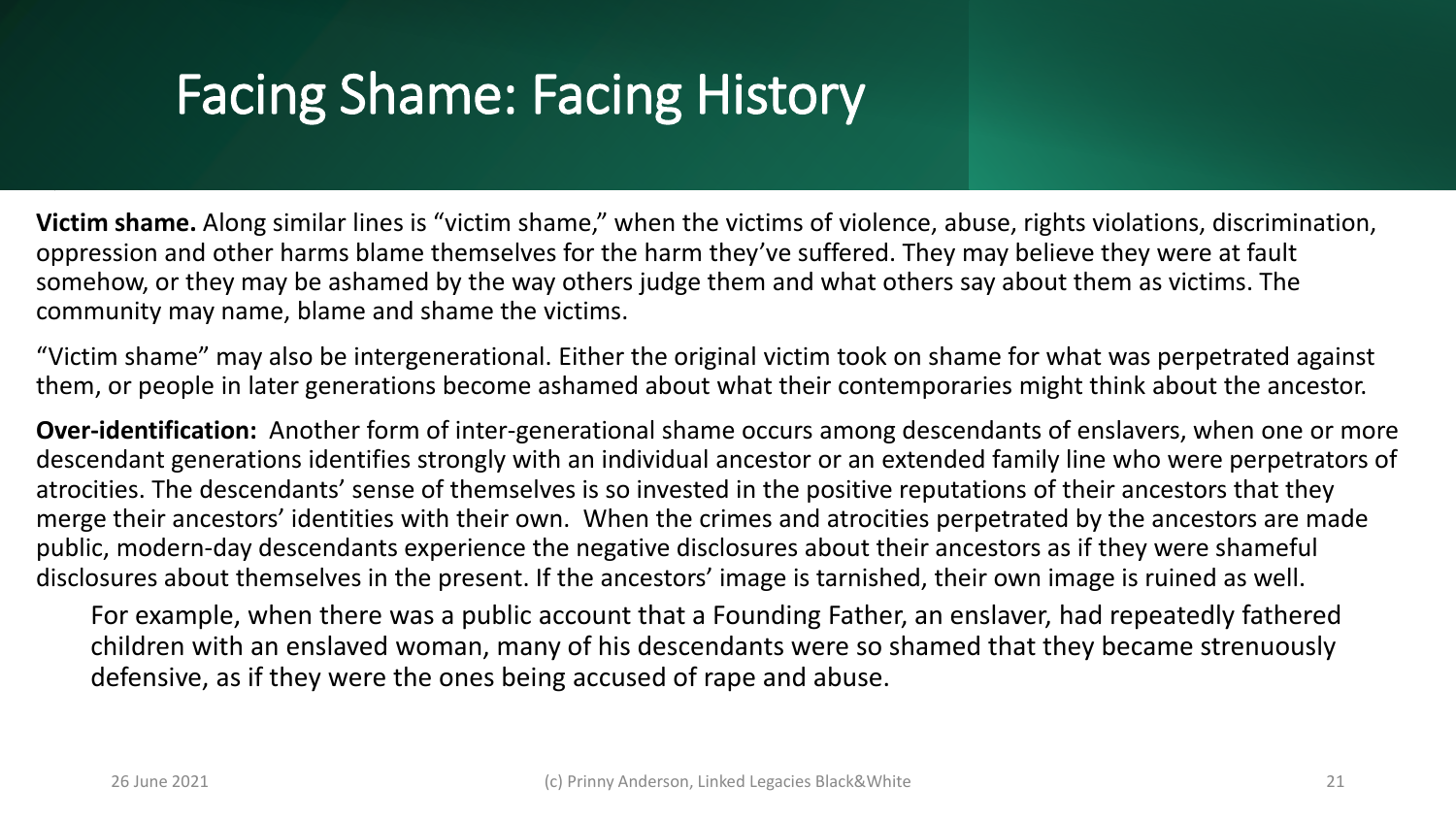**Shame vs Guilt:** Shame is different from **guilt**. Guilt is what we feel about **something we did**, not about who we **are.** In researching history, we might feel guilty about something someone did in the past. We may come across evidence of our ancestors enslaving Africans or selling children away from parents, and feel guilty about what they did. But when we feel guilty, we don't connect the harm directly to who **we are, to our identity**. We may be able to disconnect from those deeds. We didn't do them, so the harms have nothing to do with us. We hear people say, "That was in the past. I didn't do any of those things. Why should I feel bad about them?"

On the other hand, it's possible we've had painful feelings that we called guilt but come to recognize that they are feelings we have about who our ancestors **were** rather than what they **did** and we do feel directly connected with them and their actions. At that point we may realize we're feeling **ashamed**, not guilty.

**Shame, Expectations & Identity:** Shame is related to **who we are**, who we expect ourselves to be or what we think others expect us to be. When we cannot live up to those expectations, we feel we have failed and **the person we are** is unworthy of regard, within ourselves or from others. Shame becomes part of how we see ourselves, part of our identity.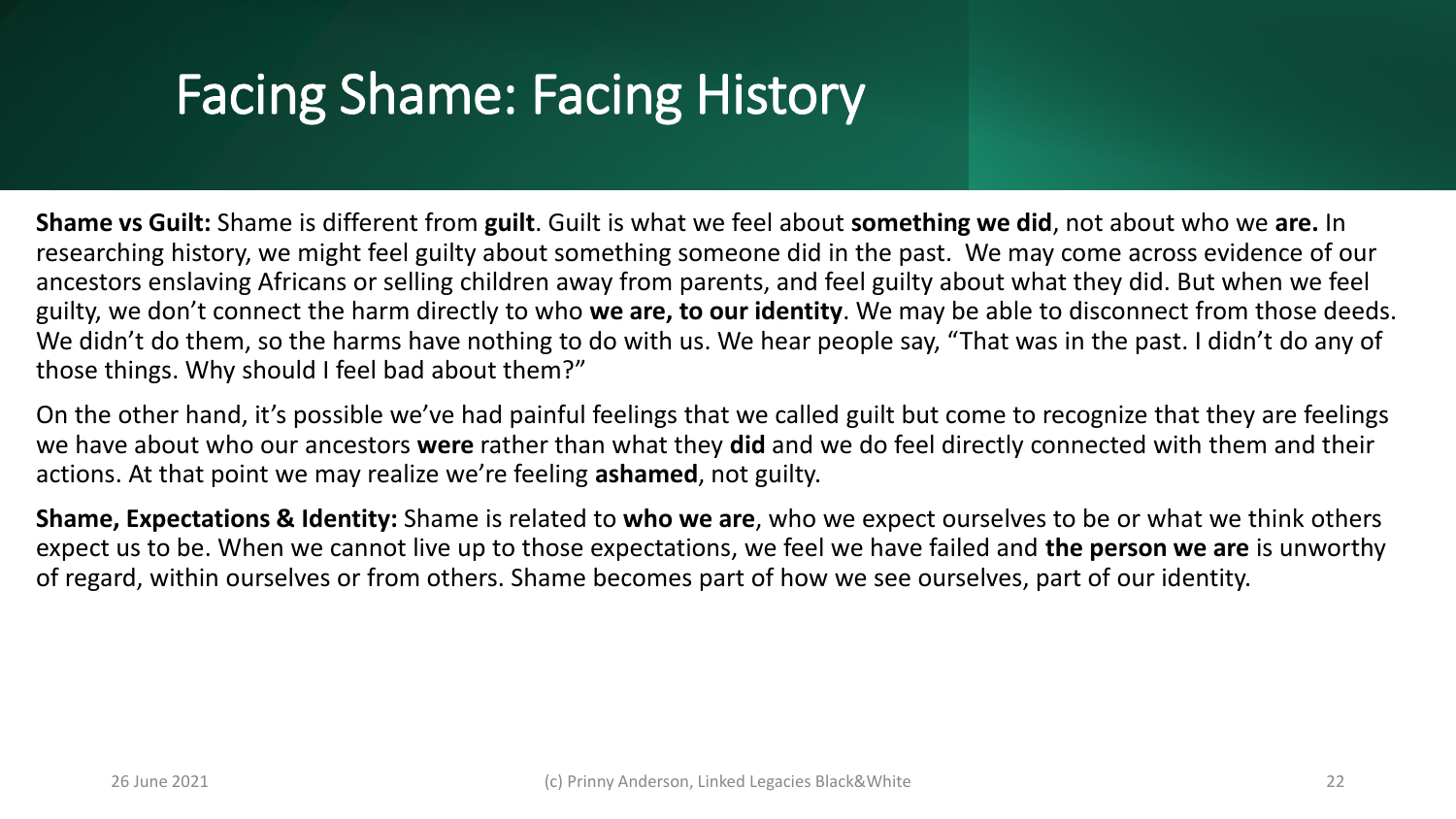**Violations of Expectations:** Families and communities often have a deeply held, invisible web of expectations about how their members will be, what they will do and how they will be seen by the group and by the outside world. Any variance from or violation of those expectations is a reason for shame to be inflicted by others and by ourselves.

For example, our families may expect husbands to be providers and protectors for their wives and children. Or they may expect heads of households to be moral leaders and upstanding members of their faith communities. When our research reveals enslaved men who were not allowed to marry the mothers of their children, men who ran away after too many beatings, or when our research shows us heads of households who preached on the Sabbath and raped enslaved women in the quarters at night, our expectations of how our ancestors "should" have behaved are violated. We cannot reconcile the behavior we've uncovered with the expectations we had for the kind of people they were. We may feel shame.

**Not grounded in reality.** However, shame is not necessarily grounded in reality. Our expectations in the present may be unrealistic and out of touch with life in the past. The more thoroughly we know history, the more realistic our expectations about people in the past can be. We understand that a man sold away from his family could not protect them. We have some insight about a man whose land holdings lost 90% of their value and who could only pay his taxes by selling enslaved children away from their families, behaving rationally within an inhumane, immoral system.

**We are not our ancestors.** Most important, we are not our ancestors or our family line. Whether our ancestors were enslaved or perpetrators of enslavement, whatever they endured or whatever they inflicted on others, we are not them. We may be proud of their strength, we may be proud of other of their achievements, but we are not our ancestors.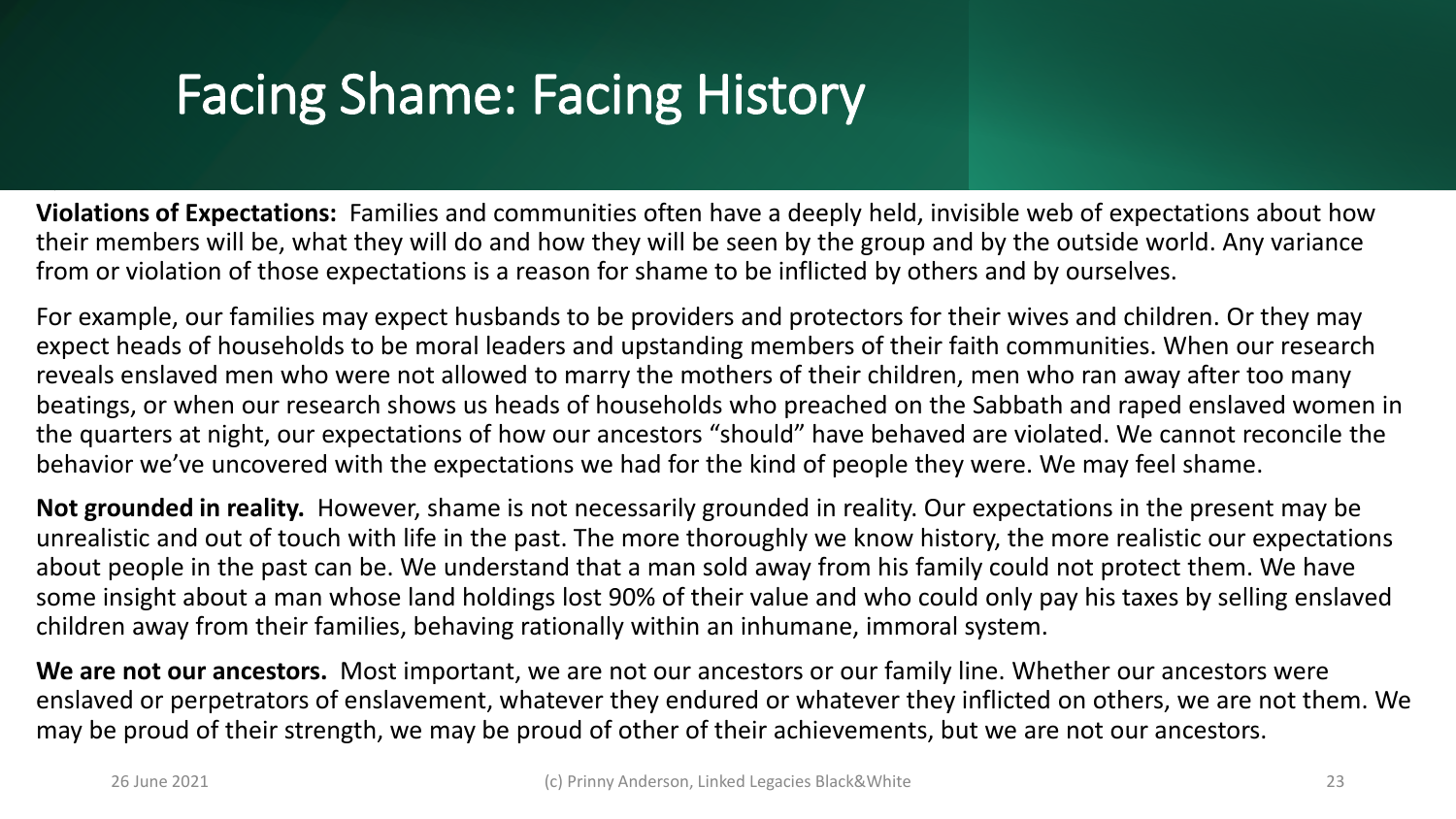#### **SHAME – Reasons for focusing on shame.**

**Reasons for focusing on shame.** The Linked Descendants Working Group prioritizes exploring whatever shame our members feel for several reasons.

- **The shamefulness of shame.** Shame is one of the hardest emotions to identify and talk about. It's shameful to have shame, much less to talk about it.
- **Inexperience in moving through shame.** Because shame is less talked about, we also have less experience coping with it. We're less likely to know someone who has actively worked through feelings of shame.
- **Intergenerational shame = intergenerational harm.** When there is intergenerational shame along with intergenerational trauma, multiple forms of harm are passed from generation to generation. Researching and learning our histories can be part of the process of reducing the impact of that shame or letting go of it altogether.
- **Cumulative and overwhelming.** Even within just one or two generations, shame about people and events we are researching can become cumulative. Each new atrocity we learn about, each disgraceful belief, attitude or action among people in the past, can add to a burden of shame. We can feel shame about ourselves, about our family, about our community or our nation, as an overwhelming, crushing weight.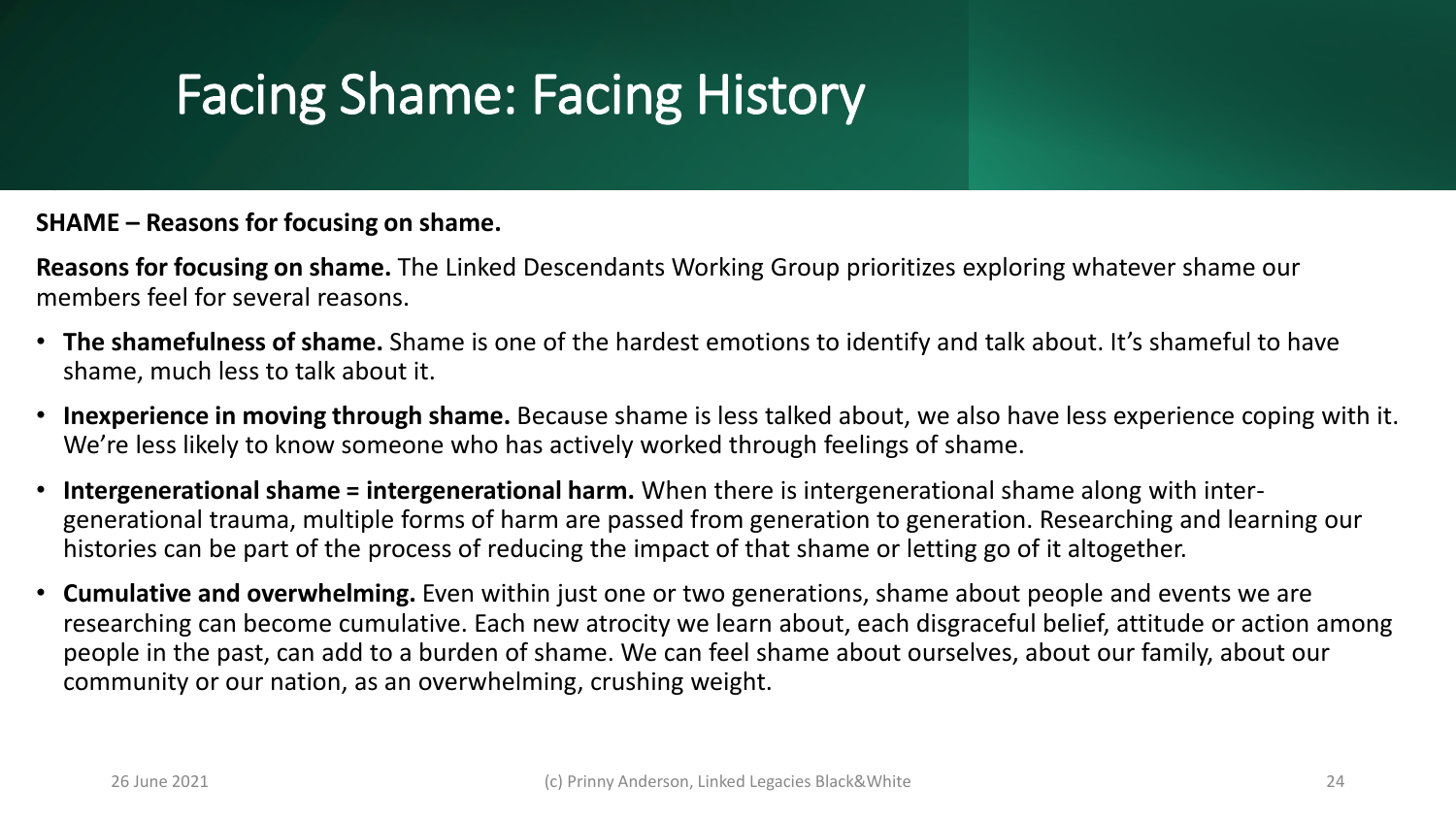- **Risk of acting in on ourselves.** As shame accumulates, it can lead us to act in on ourselves. Acting in includes sadness or moodiness, withdrawal from socializing, from fun or work, from meaningful activities and connections. Shame can run into depression. We may stop taking care of ourselves and not see the point in anything, since we feel so worthless.
- **Shame can be disabling.** In short, shame can become disabling, interfere with moving on, and prevent us from making any of the personal, family or social changes that our research is pointing us toward. For a handful of people, shame can turn into "white dithering."
- **"White dithering**." "White dithering" is the condition in which a white person, so overcome by their discovery of enslaver ancestors and learning about the horrors those ancestors committed or condoned, talks at length about their shame but never moves on and never takes any form of responsibility for addressing the harms the ancestors perpetrated. They talk and dither, talk and dither.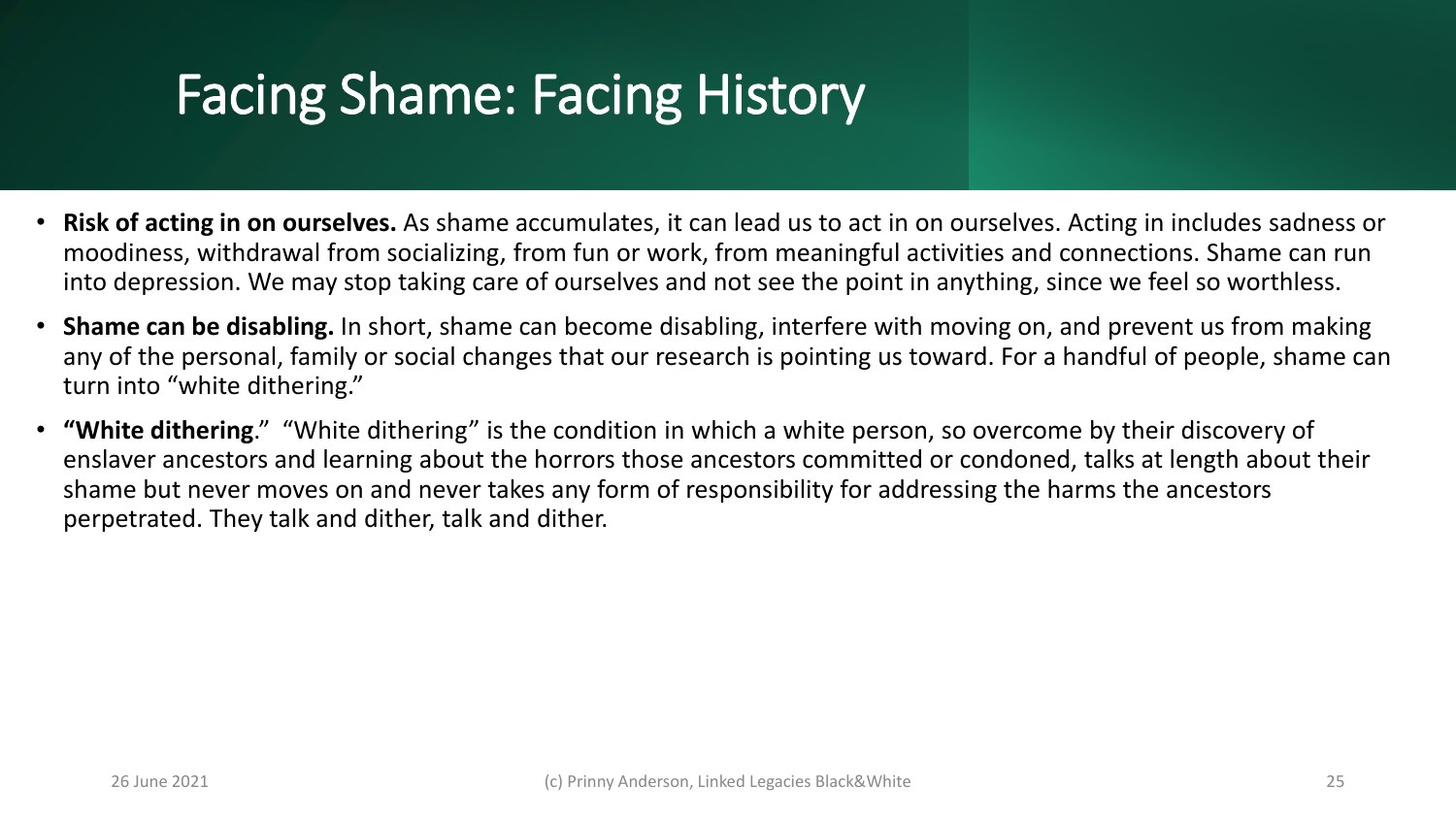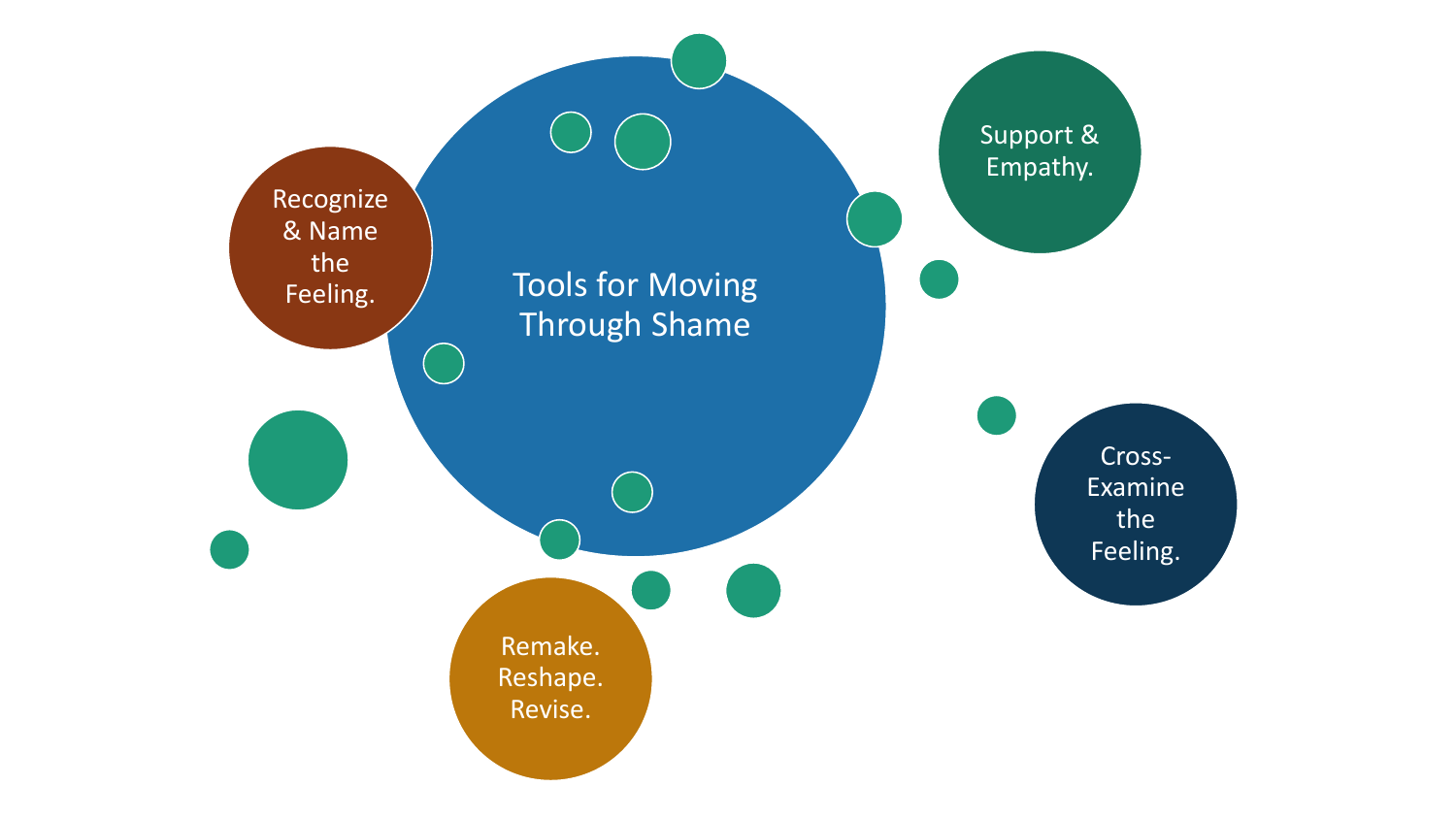#### **INTRODUCTION**

Moving through shame takes time and commitment. The energy-draining, depressive experience of shame can make it especially hard to address. It can be tempting to sink into it, absorb shame into our identity, become a "ditherer," and go no further.

Keeping the facts and feelings related to shame hidden and secret is what gives shame power. Telling the story of what happened, however shameful it has felt, takes away shame's power. Empathy and support enable us to tell the stories. Having clarity about who perpetrated the harm, who is in fact responsible for it, is the essence of the stories and central to healing from shame.

There are important reasons for students of history and family history researchers to take the time and make the commitment to moving through whatever shame creeps into our hearts as we do our work. First, we need to have all our psychological and physical energy available to take action in response to what we learn about the past. We need to not get stuck within ourselves so we can move into the world and make change. As Linked Descendants and members of Coming to the Table, we want to help heal the harms done in the past and make healing available to others. To those ends, we need to "get out of our own way," so to speak, and move through shame.

Since we all respond to emotions differently, each of us can work with the first three tools for moving through shame in the order that makes most sense. We may use some of them in parallel. The fourth tool, especially its action component, might be saved after some time has gone into working with the other tools.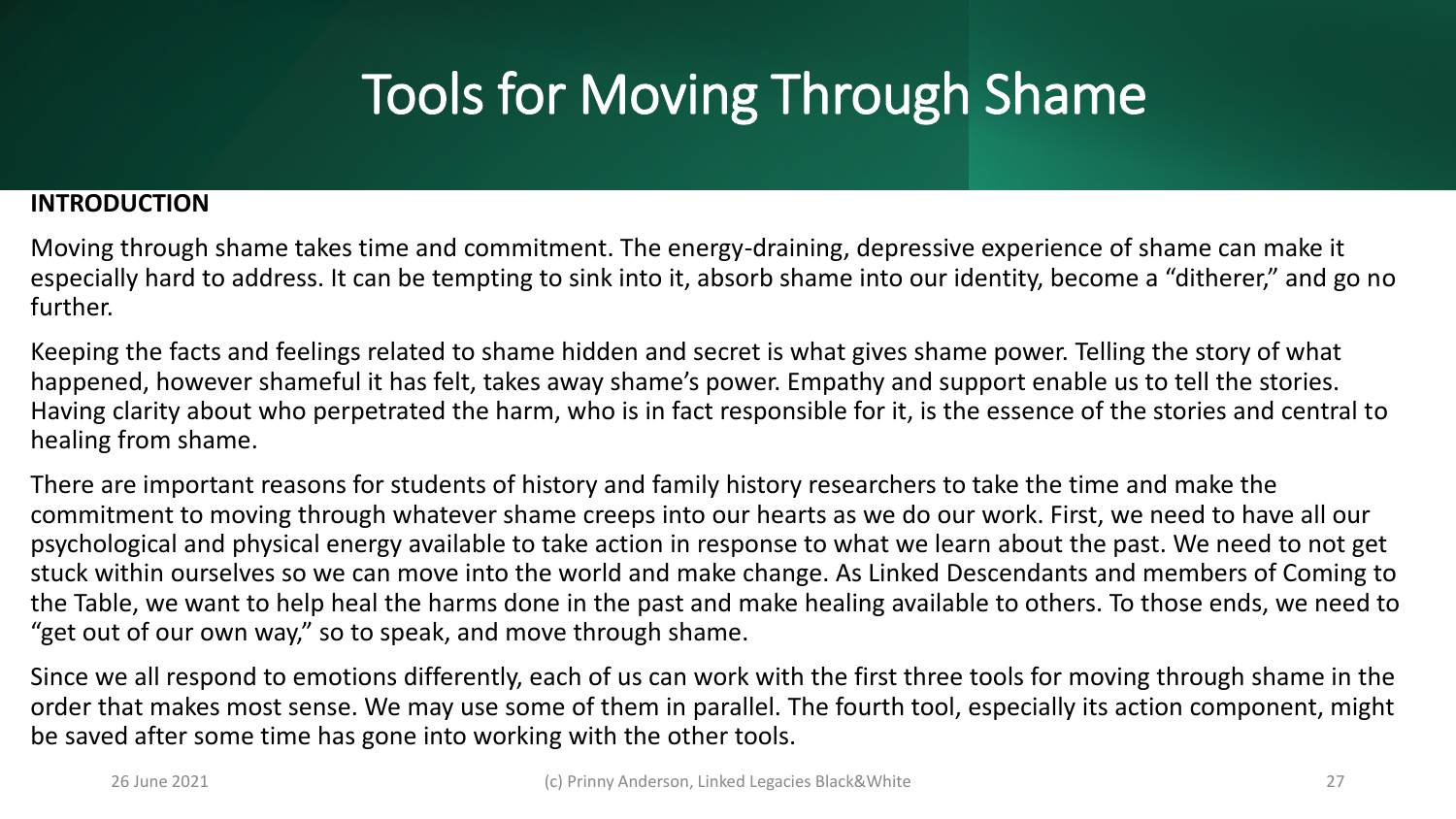NOTE 1: Two of the tools, "Cross-Examine the Feeling" and "Remake. Reshape. Revise." are likely to be more useful for descendants of formerly enslaved people and descendants of enslavers rather than for people studying the history of slavery. They assume a direct and personal connection to slavery.

NOTE 2: There is an "A" and a "B" set of "Cross-Examine the Feeling" and "A" and "B" sets of "Remake. Reshape. Revise." The "A" set of tools acknowledges the experiences of the formerly enslaved people, and the "B" set addresses the work the descendants of enslavers need to do.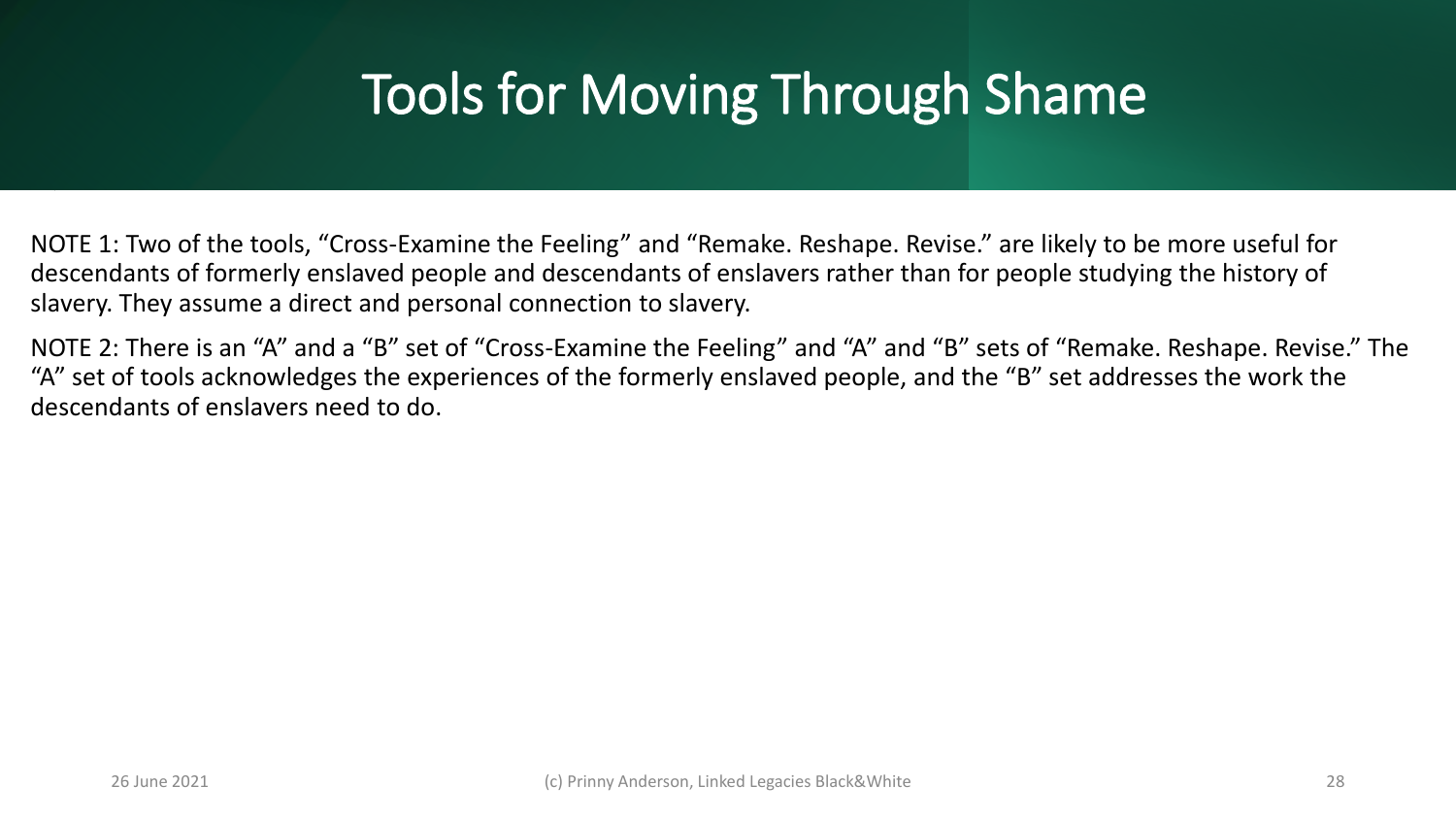#### **Recognize & Name the Feeling**

- ➢ **Naming.** The first step in working with a painful emotion is to identify and name it. It may be embarrassing, even shameful, to say out loud that we're feeling ashamed, but naming the feeling pulls it out into the light of day, makes it more familiar, and begins to take away its power.
- ➢ **Recognize triggers.** Since the history of slavery in the U.S. is a story of so many atrocities, there are many opportunities for learners and researchers to feel shame. It will be useful to recognize what triggers the feeling of shame. Are we triggered by the fact of slavery's existence? Are we most disturbed by the violations of our ancestors' professed values and beliefs? Do the attributes of specific individuals disgust us? Are we shamed by specific atrocious acts?

An experienced historian and writer, working on a book about the slave trade, disclosed recently that what most quickly plunged him into shame and disgust about the individuals he was researching was the coldness and inhumanity revealed in what they wrote and what others wrote about them. He also stated that months after finishing the book, he is still moving through all the painful feelings, including shame, that came up as he worked.

Learning what triggers you means knowing what is most painful or disgusting to you and what can make you feel ashamed of yourself or your people.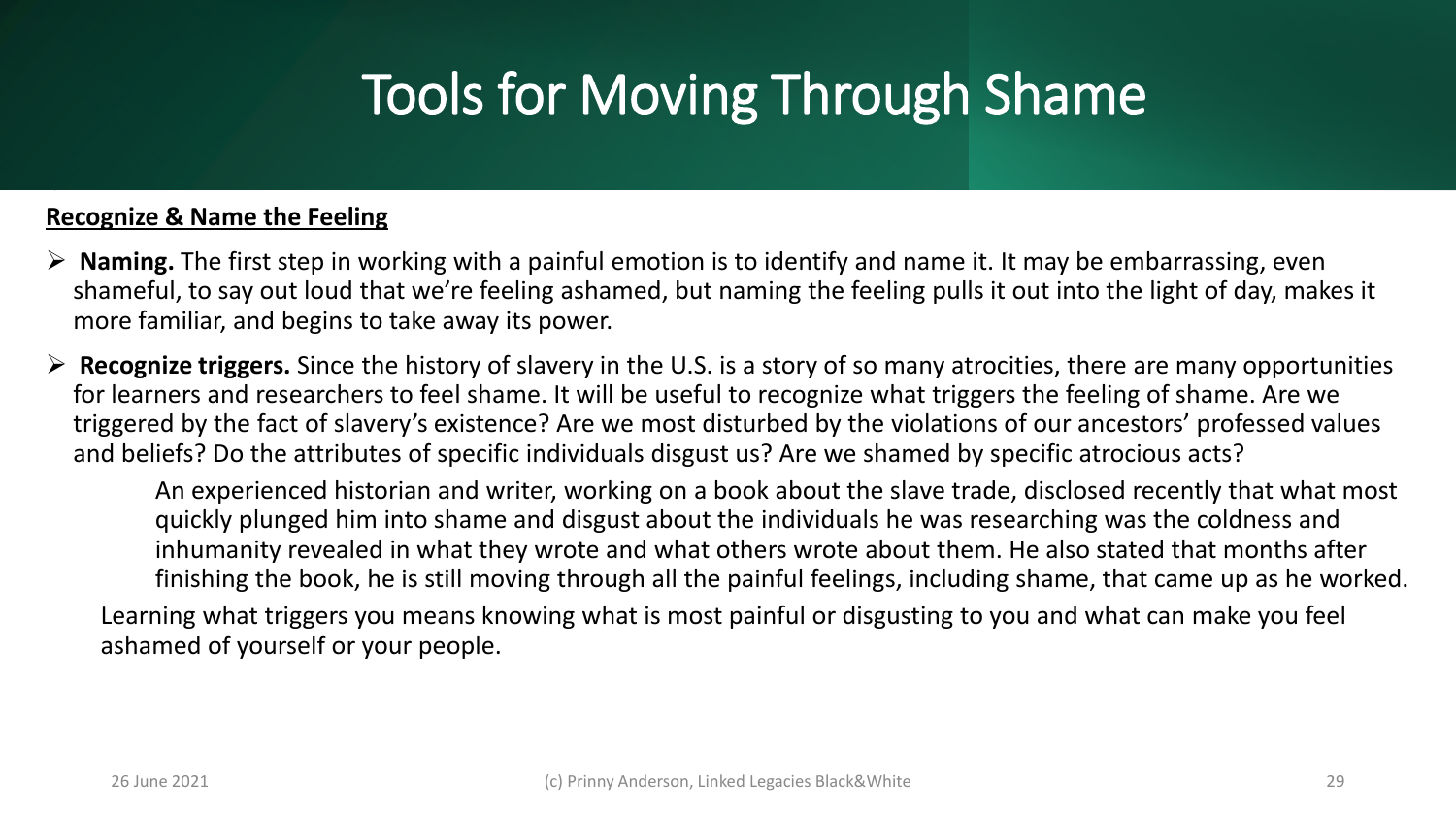#### **Recognize & Name the Feeling**

➢ **Recognize how shame feels.** It is also useful to become familiar with how shame feels for each of us. It may arrive in a jolt; it may descend like a fog; it may creep into our bellies, filling us up until we feel an ache, a sense of suffocation, or a great weight within or upon us. However it shows up, the more readily we recognize the feeling, the faster we can name it and begin dispelling it.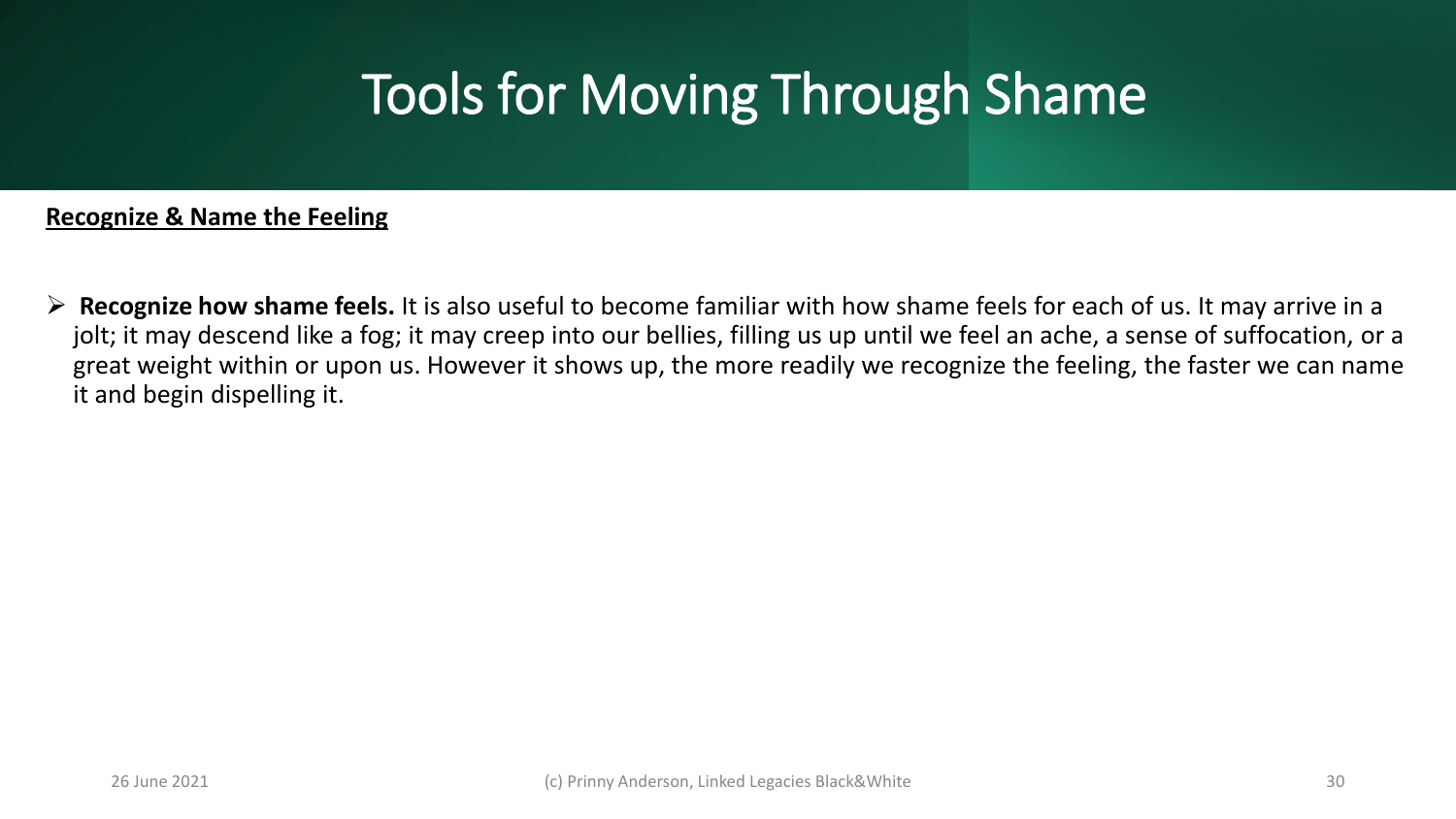#### **Support & Empathy.**

- As in addressing all painful emotions, it is important to have one or more confidants for support and processing.
	- As you choose people to support you, be discerning about them and your relationship to them. You need people who can listen with open hearts, empathize with you, and not make you feel judged or ashamed as you talk through your shame. You need people who have no expectations of or demands to make on you.
	- It is also helpful if they are well grounded, not so gentle-hearted that they either become swept up in your feelings or are unable to give you a nudge to keep moving through your processing.
- Along the same lines, when you are processing the feeling of shame on your own, show yourself the same kind of nonjudgmental empathy that you need from another person. Be understanding of your feelings and kind to yourself.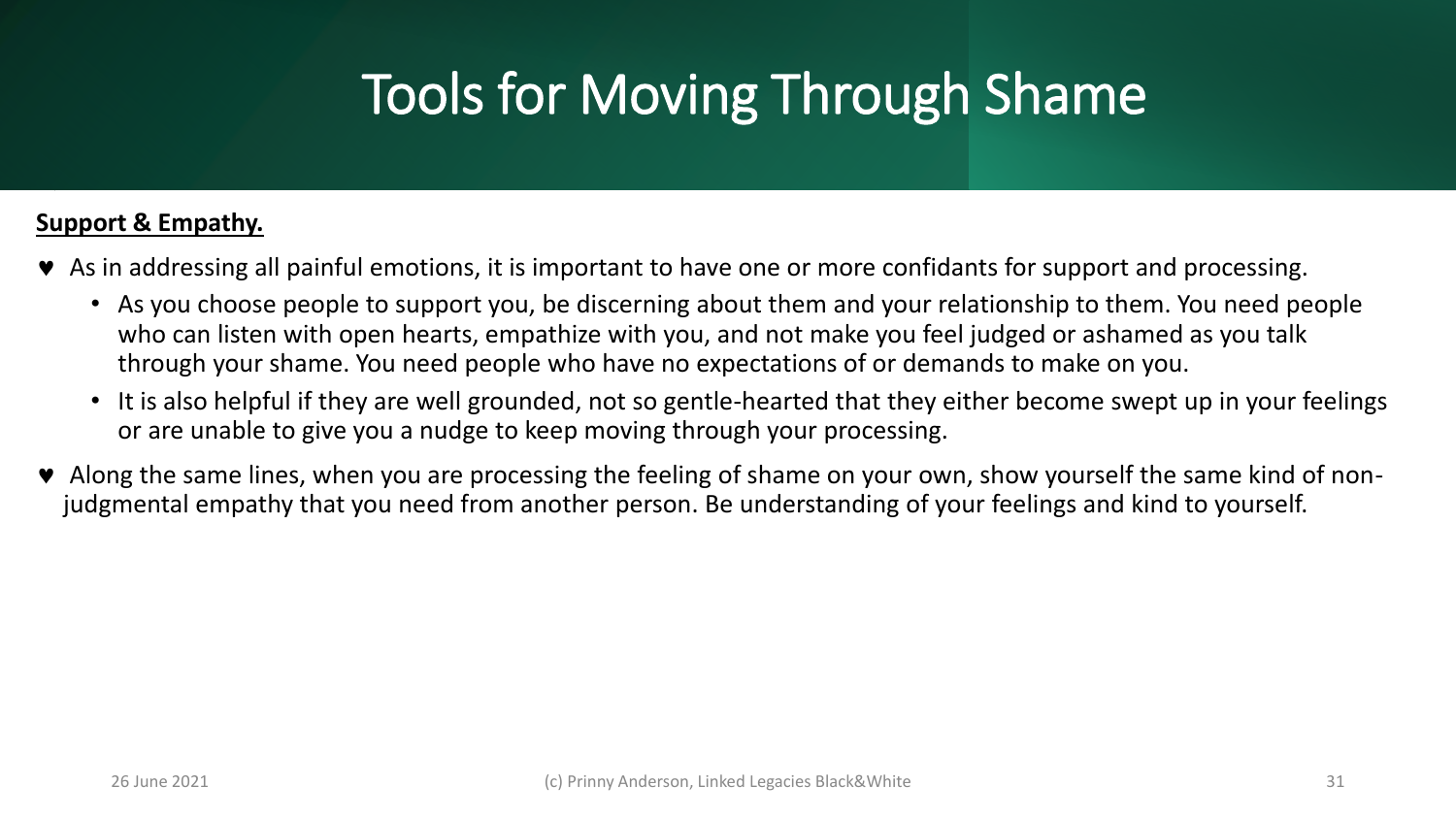#### **Version "A" - Cross-Examine the Feeling – Suggestions for descendants of formerly enslaved people**

*NOTE: Version "B" is more suitable for descendants of enslavers.*

The assumption is that shame experienced by descendants of formerly enslaved people, when they go deeper into their family history, is usually related to what was done to their ancestors rather than what was done by their ancestors. The enslaved people were not the beneficiaries of the institution or the perpetrators of shameful actions.

The source of shame may be that

- A modern-day student might understandably think that no one should have been allowed to beat, rape, humiliate, torture, confine, chain, sell, handle and otherwise dehumanize their people. It was beyond shameful in its day, and its legacies today are shameful and unjust.
- A contemporary researcher might feel that, if an enslaver or an overseer had children with their ancestor, the perpetrator raped and humiliated her. They might fear that others would judge their ancestor.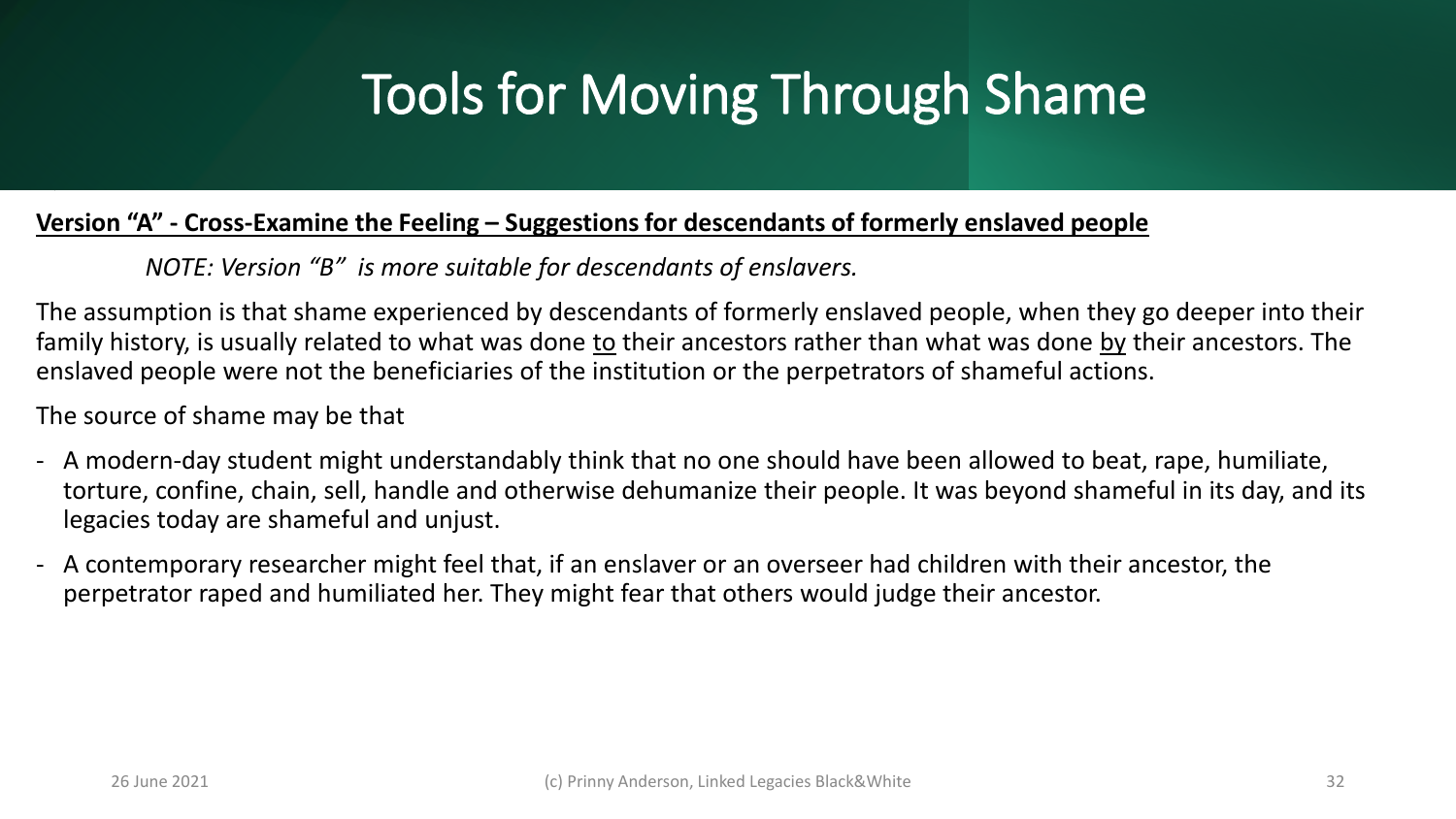- The modern researcher knows their ancestors were treated brutally, ill-fed, sparsely clothed, uneducated, and more. Their family feels shame because of the victimization, humiliation and deprivation inflicted on their ancestors. They may feel that they are shamed in the present by the legacies of the past, that have left too many Black and brown people with less wealth, second-class citizenship, inadequate education and housing, lower-wage employment, and many other deprivations. The shameful situation today for too many Black and brown people may be experienced as a shame inherited from their ancestors.

A cross-examination of the shame experienced by descendants of formerly enslaved people might include learning more from family histories, from community histories, slave narratives and the biographies of enslaved African Americans as well as from books and documentaries made by African American historians. The truth of what the modern-day researcher feels cannot be questioned, but maybe it can be expanded. Maybe the narrative can be extended to include so much more about the ancestors.

- The researcher's African and African American ancestors built the country's agriculture, its commerce and foreign trade, its infrastructure of roads, canals, railways and ports. They built many of its finest and most famous buildings and the central areas of its best-known cities. They invented items used in daily life across the nation. Their work and its products created a booming economy.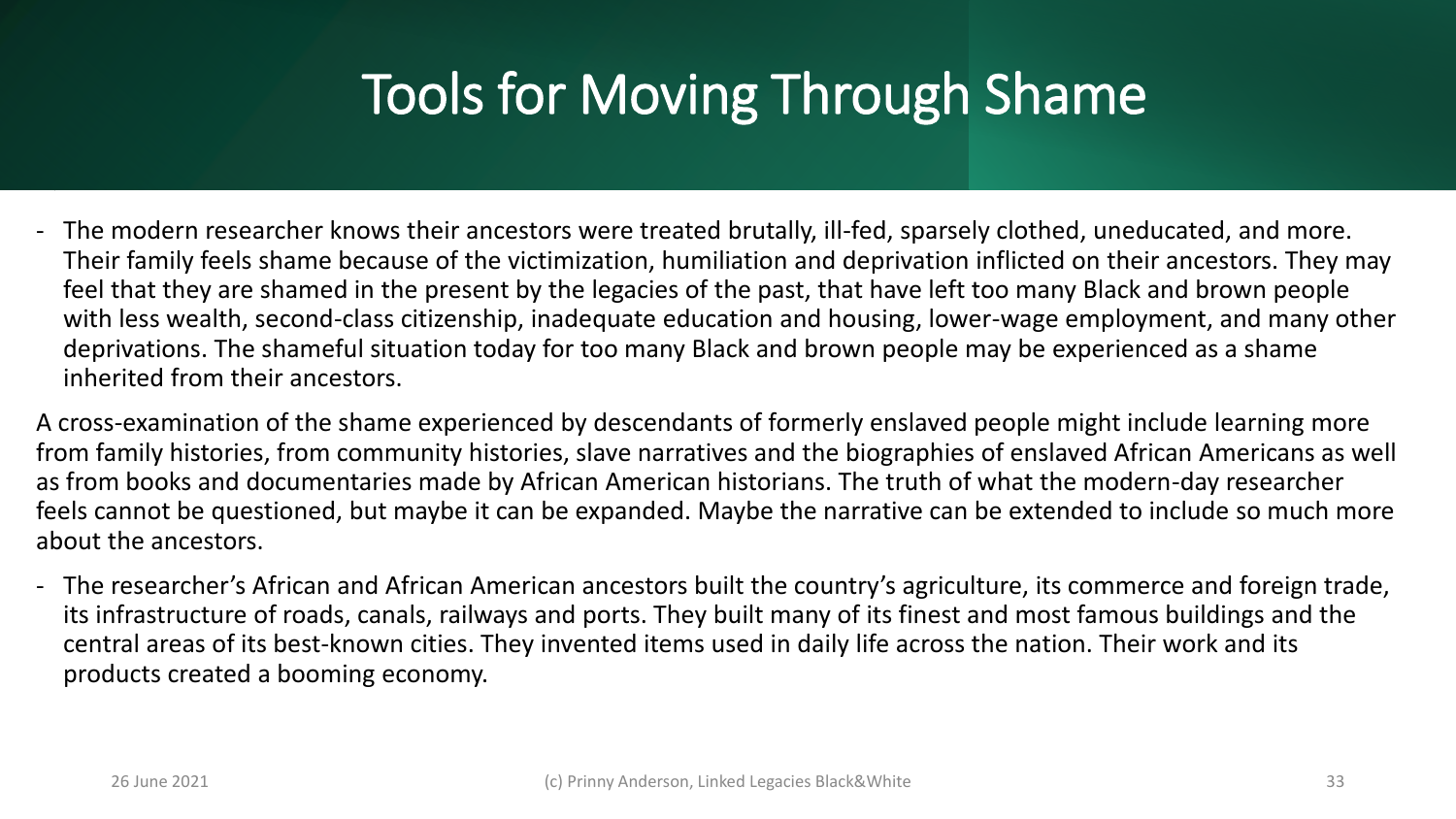- The ancestors became pre-eminent writers, thinkers, preachers, professors and teachers, doctors, lawyers, political leaders, businesspeople, and much more.
- The ancestors created families and communities, they held cultural and spiritual celebrations, they made art and music, they cooked inventively and worked magic in textiles, they started schools and churches, wherever they were.

If an expanded narrative helps address some of the feelings of shame, Black and brown researchers may be able to add attributes to the family history that had evoked shame, such as

- Ancestors in this family kept their African traditions and passed them along. They kept oral narratives of their family histories and handed them down through the family.
- Ancestors in this family had parents, partners and children, whom they loved, provided for and sheltered as best they could. They had the gift of making new families if they were forced apart.
- Ancestors of this line of people had strength and endurance to do the agricultural and construction tasks forced on them.
- The Ancestors composed and played music, sang and wrote songs, danced for worship. They celebrated life creatively.
- Ancestors in this family had many skills and talents making furniture, building houses, forging tools, processing raw materials into thread and weaving textiles, sewing homely items and fine clothing and fine linens, cooking daily dishes and creating fine cuisine. And much more.<br> $26 \text{ June } 2021$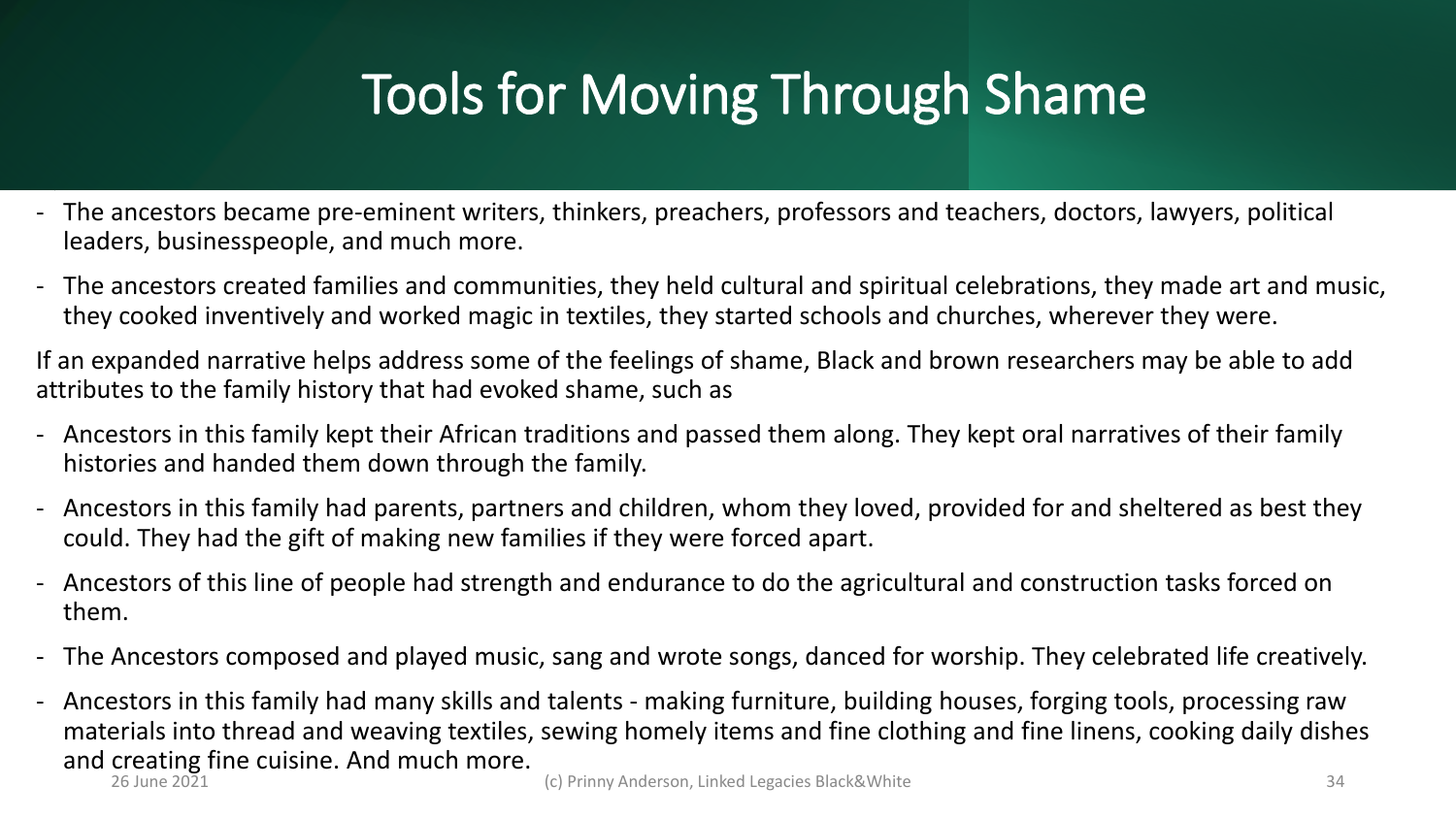- The Ancestors had the spiritual, mental, emotional and physical fortitude to survive. Here I am. They had dreams for their children, dreams for the future. Here we are.

Now may be the time to go on to "Remake. Reshape. Revise."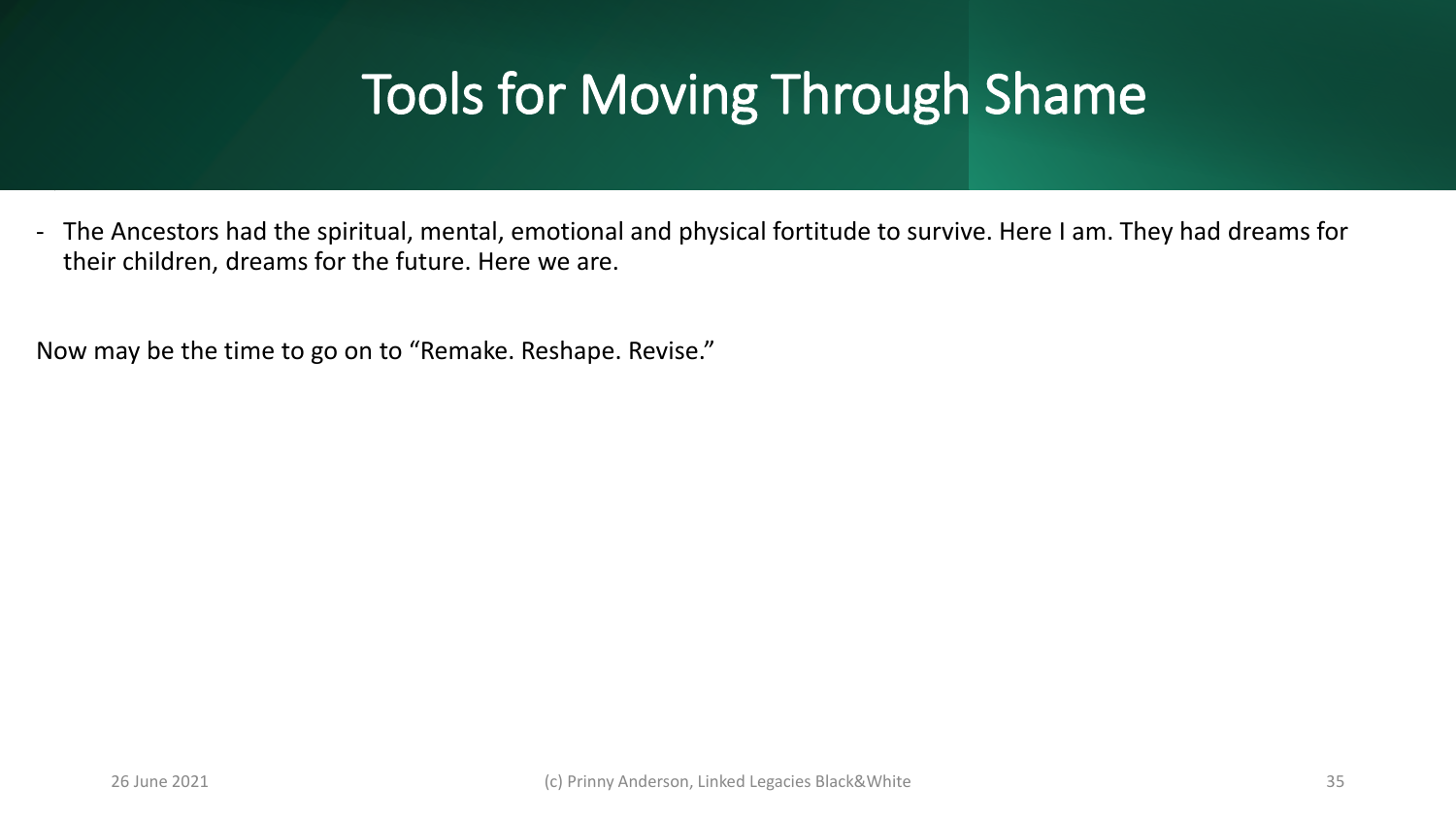#### **Remake. Reshape. Revise.**

Version "A" of "Remake. Reshape. Revise." (next page) is intended for descendants of formerly enslaved people. Version "B" (later pages) is for descendants of enslavers.

For all family history researchers and students of history, the goal of moving through shame is to diminish its effect and its power to divert energy and attention from other, possibly more productive activities. In that process, we gain new information and new insights that may lead us to remake the way we think about ourselves and our ancestors. We may have material to reshape the histories of our families and our nation. We may find we want to revise the story we tell about ourselves.

For descendants of formerly enslaved people and descendants of enslavers, information has been withheld, lied about, and covered up. At best, the inherited stories are incomplete, and at worst, distorted with lies. What descendants might do to remake and revise those stories differs, so there are two versions of this tool, one for descendants of enslaved Africans and African Americans, and one for descendants of enslavers.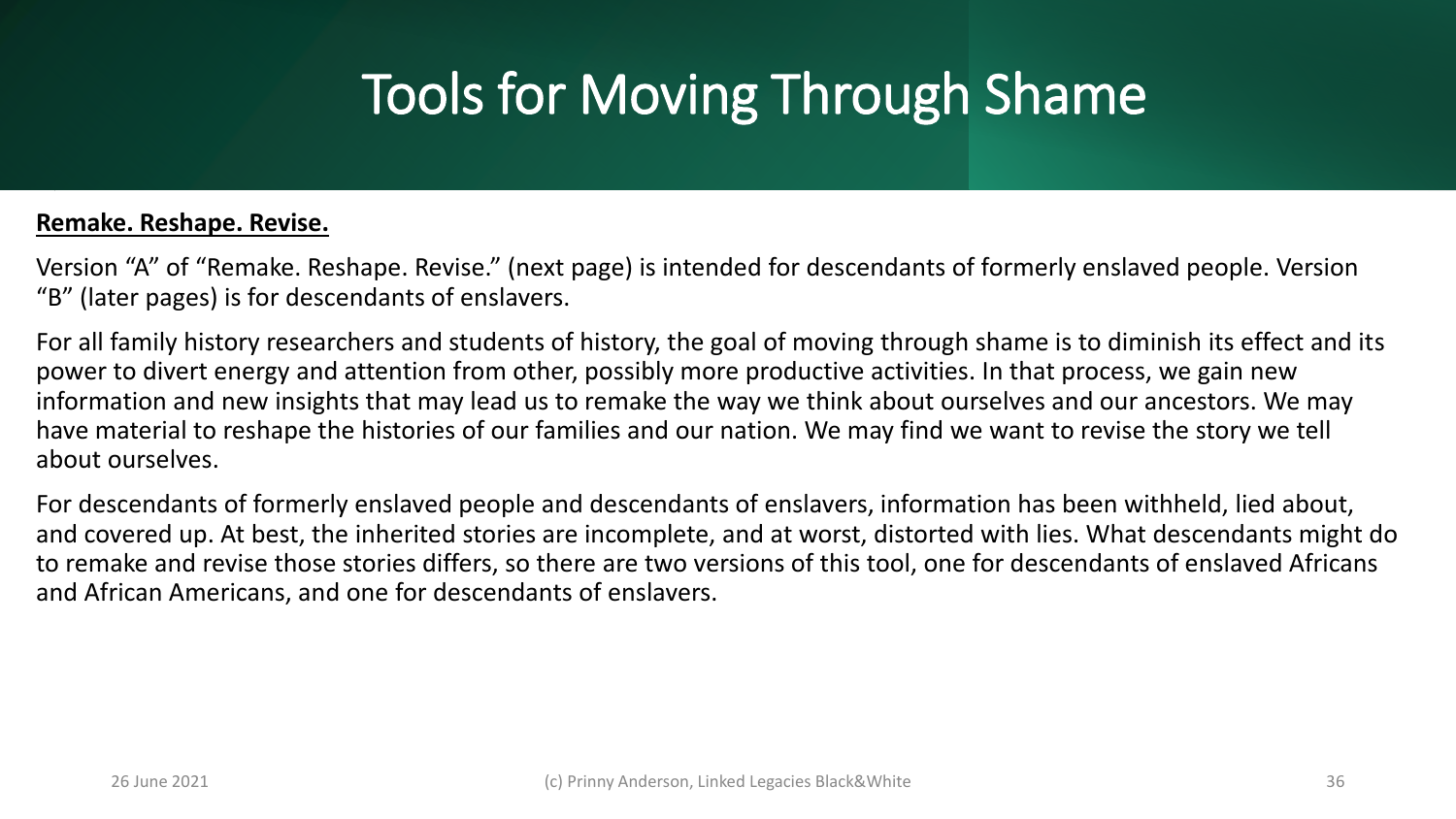#### **Version "A" – Remake. Reshape. Revise.** (Intended for descendants of formerly enslaved people)

As an African American researcher expands their knowledge, learns more about the lives and contributions of their own ancestors and of other formerly enslaved people , their sense of who their people were may fill out, become more rounded, enlarge beyond the truth of brutalization, victimization and dehumanization. They may sense the agency, talent, creativity and strength of the ancestors.

An African American researcher may weave a more complex story of their ancestors, one that includes the resilience, talents, strengths, accomplishments, beauty and grace they possessed in the midst of an externally imposed, oppressive, brutal system over which they had no control.

The summary of one person's revised narrative might be

"My people were courageous, intelligent, resourceful, and creative people, who exercised their minds, their gifts and talents, and their sense of agency. They built families and communities. They loved and worshipped. They valued home and family. They were all this in spite of the oppression and horror around them. They created full lives for themselves and their children, down to the present day."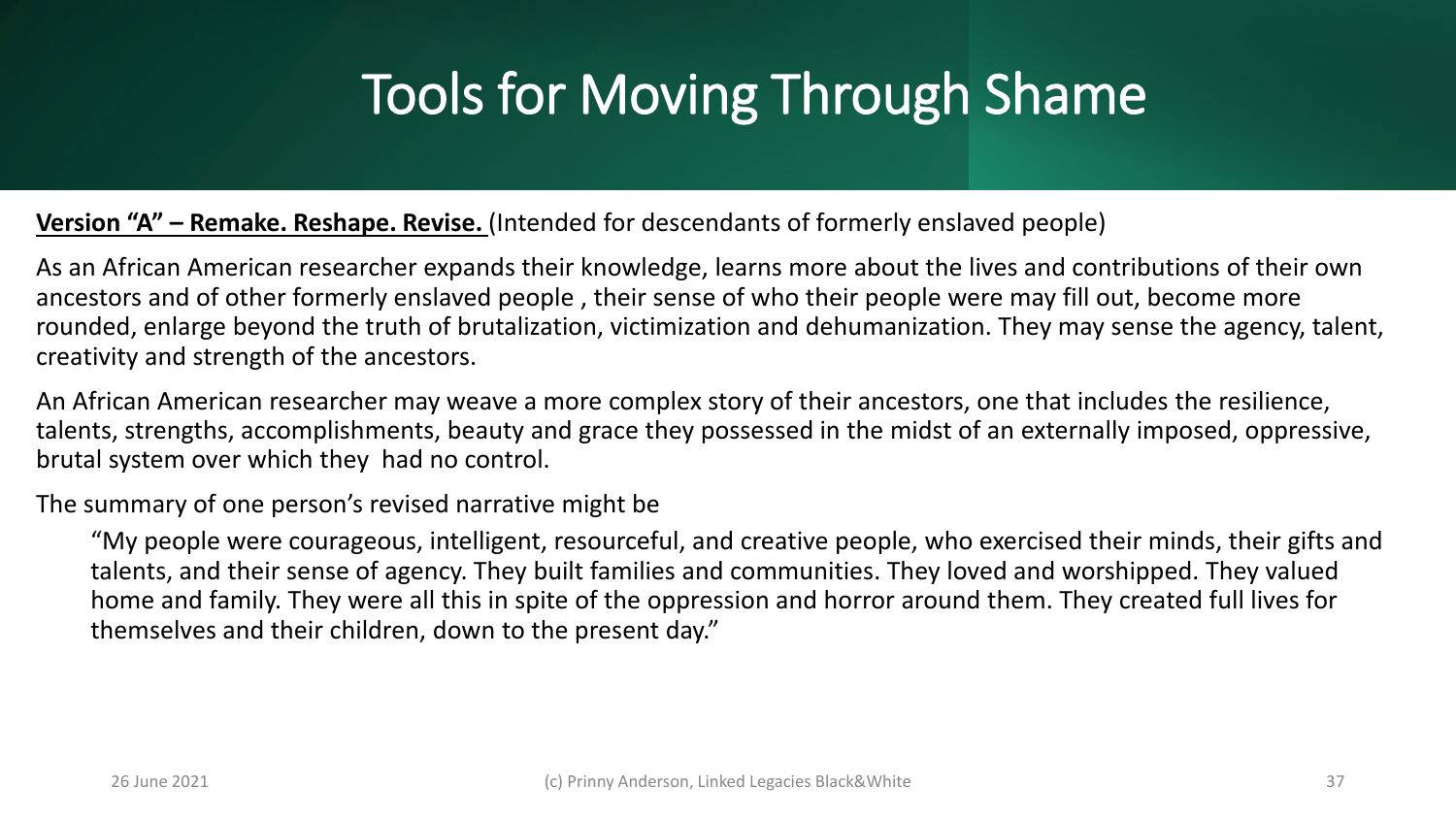**Version "B" – Cross-Examine the Feeling**. This version of "Cross-Examine the Feeling" is intended for descendants of enslavers.

**Introduction.** Version "B" of "Cross-Examine the Feeling," for descendants of enslavers, has three parts: Interrogate the history; process how expectations were violated; strengthen boundaries.

**Part 1 - Interrogate the history.** Examining and cross-examining the history of our enslaver ancestors takes time, often proceeds through layers of information, and requires learning about the context of their lives and actions. One reason for closely examining their history is to make sure we know what happened that we find shameful and abhorrent, and try to make sure that what we have been told or think happened most likely did happen.

For example, the family stories and the first layer of research about one enslaver's relationship to the enslaved woman whom he exploited sexually stated that although his will emancipated their mixed-race children, it did not give freedom to the enslaved woman. Exploiting her from beyond the grave, his descendants said!

Further research into the context of enslavement in Virginia in the 1830's clarified the consequences of emancipation for the enslaved woman. Because she was not bound to a free person as an apprentice, like her children were, she would have had to leave the state of Virginia upon probate of the enslaver's will, and would have been separated from the sons who were caring for her. Instead, she was informally emancipated by the enslaver's son-in-law, and enabled to stay with her sons. When her sons completed their apprenticeship, they were emancipated and had mastered the trades necessary to support the family.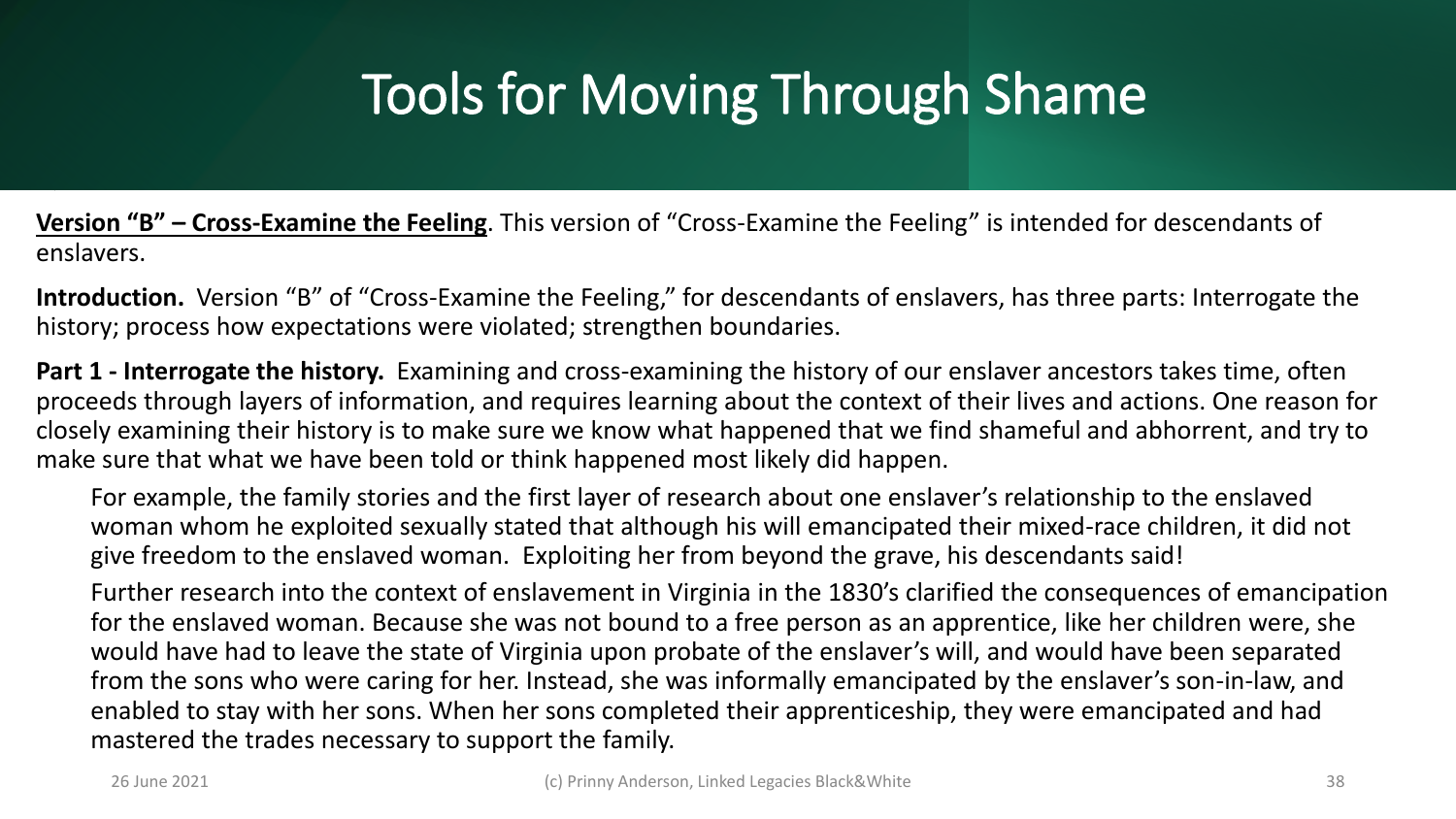**Part 2 - Process how expectations were violated.** We are ashamed when values and norms are profoundly violated, and the violation leaves us feeling that we are bad and unworthy of respect and belonging to our family or community. Crossexamining the feeling includes clarifying what norms and expectations were violated and who has the responsibility for the violation and the shame.

- **Impact in the present of shameful actions in the past.** If your research findings about your ancestors are made known, what are you afraid will be the impact on you or your family?
	- Are you afraid that the shame of actions committed by someone in the past will be attributed to their descendants, including yourself?
	- Has that happened to you or in your family in the past? Are "the sins of the fathers visited upon the children"?
- **Reality checking.** If you have no experience of being shamed for ancestors' behavior but you are afraid that might happen, ask yourself now how likely is it that people in the present will see you or your immediate family as shameful for an ancestor's past actions?
	- If you think it's highly likely, what makes you think so?
	- If you think it's not very likely, is your feeling of shame realistic? Could it be modified or released?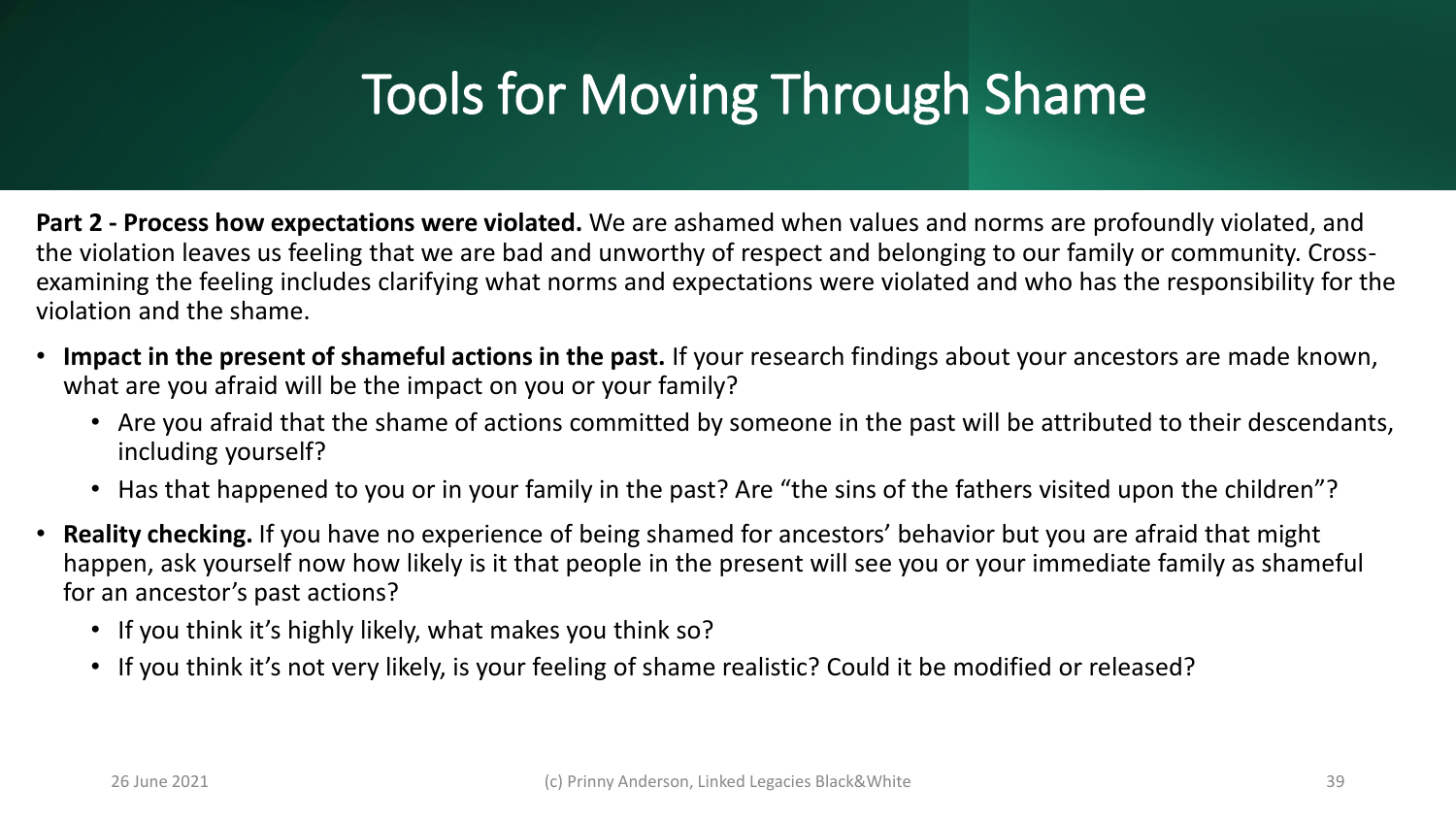• **Shame as a cover up?** Shame is a form of "acting in" on oneself rather than "acting out" toward others. Is it possible that feeling shame about your ancestors' behavior in the past feels safer than feeling anger, "acting out"? Or easier to live with than the enormous grief that might come up?

#### **Part 3 – Strengthen Boundaries**

• Feeling ashamed of what an ancestor did can happen to individuals or entire families when they feel very closely identified with their ancestor. In those cases, it looks as if what happened in the family was that family members believed they inherited a special status because of their ancestor's reputation, achievements, standing in history, wealth and power. Their image of who they are became at least partially merged with who their ancestor was.

If there has been a merging of identities and it turns out that the ancestor behaved shamefully, descendants may believe they have inherited the shame. Such a legacy can feel unbearable.

For example, if the ancestor beat the small enslaved boys who worked on a production line, or if he denied them food until they met their daily quota, descendants may fear that other people will see them as abusive.

• Releasing ourselves from shame related to our ancestors' actions includes ensuring we have strong, clear identity boundaries and clearly understand that we are separate from them. Questions to ask ourselves at this point follow.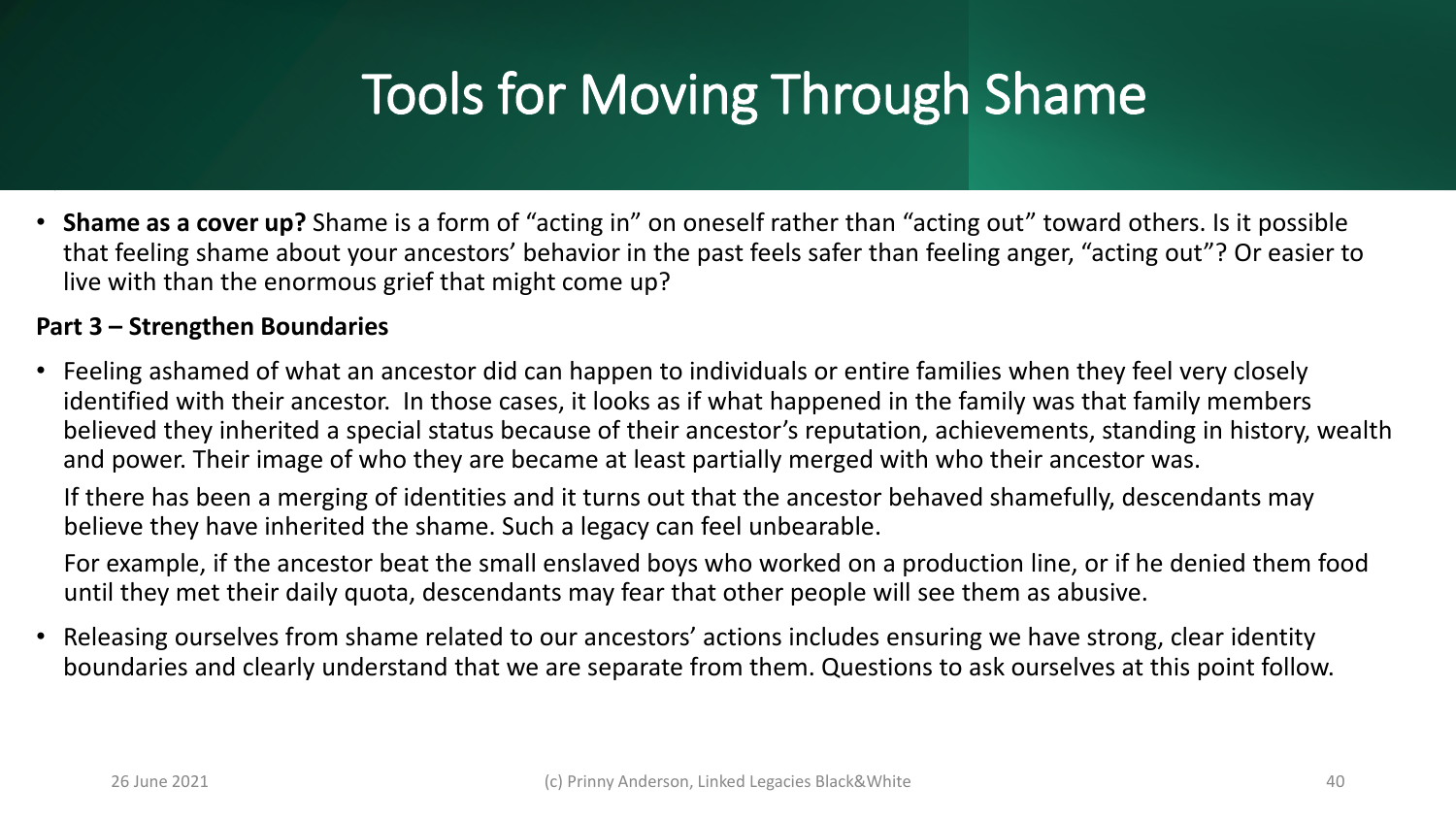#### **Part 3 – Strengthen Boundaries**

- How closely do you and/or others in your family feel identified with your ancestors? How strongly is your sense of yourselves today tied to your sense of who they were in the past?
- If it became public knowledge that your ancestors committed shameful atrocities in the past, how would the shame of what they did affect you and your family today? Would you or do you feel ashamed of who you are in relation to your family history?
- Put family history aside and look at yourself on your own. Who are you, what are your strengths of character, values, relationship, commitments, standing, reputation and achievements? Appreciate yourself for yourself. (Repeat as needed.)
- Affirm to yourself that you are a separate person from any of your ancestors. You did not do what they did. You have no responsibility for what they did. You do have responsibility for addressing the legacy of harms – Take a look at the tool "Remake. Reshape. Revise."

You are your own self, brave enough to research and uncover the truths of horrific past actions, strong enough to stand on your own, wise enough to tell a new, more complex story about yourself and your family, and bold enough to tell the story to the world.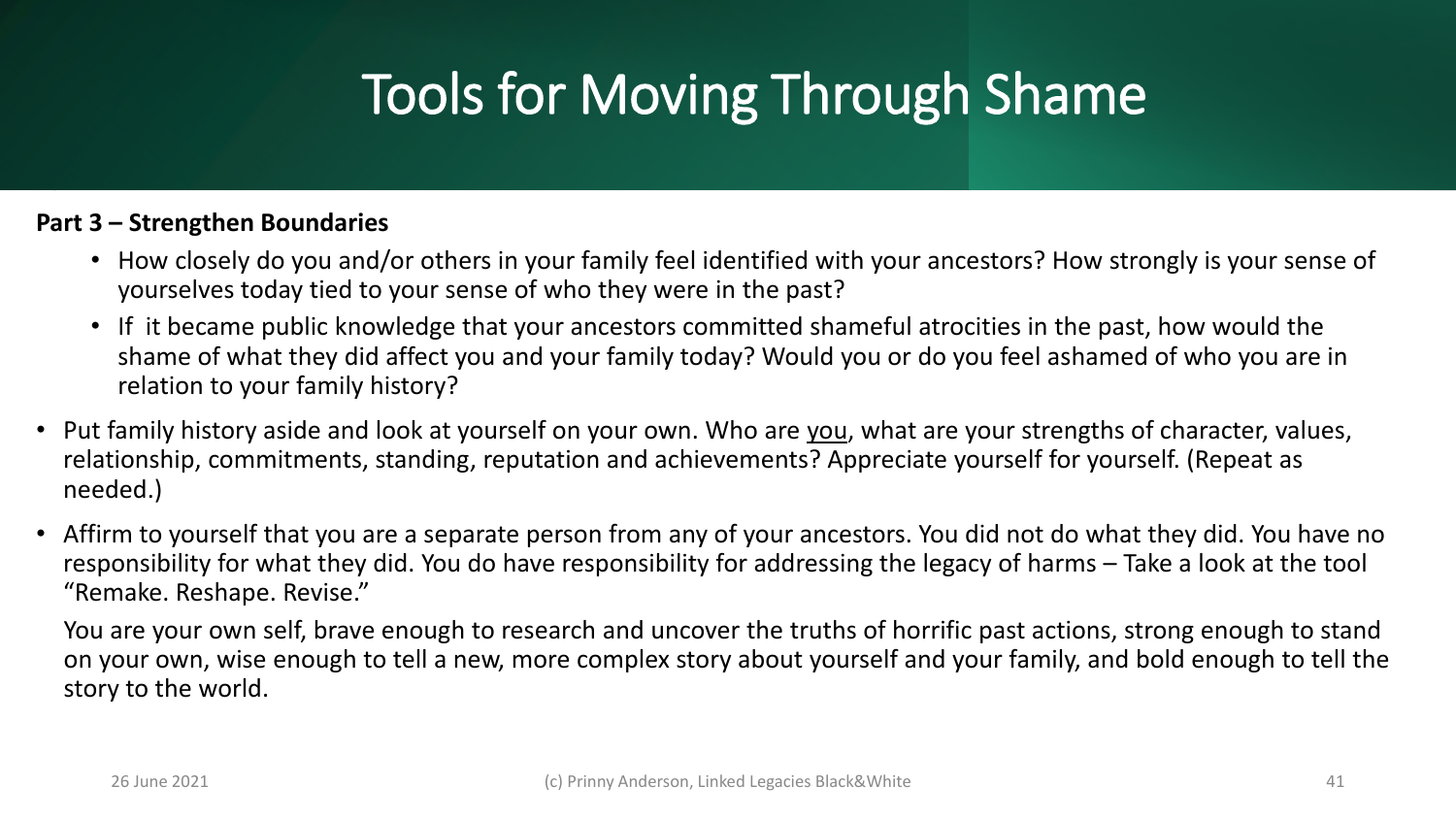#### **Version "B" – Remake. Reshape. Revise.** (Intended for descendants of enslavers)

Version "B" of "Remake. Reshape. Revise." is intended for descendants of enslavers. Version "A" (preceding pages) is for descendants of formerly enslaved people.

Cross-examining feelings of shame, where they come from, and how they may have been linked to our self-image, puts us in the position to construct a different story for ourselves, a new, unashamed but more complicated identity.

- ❖ **Our identity.** We declare we are our own selves; we are not our ancestors. What they did in the past does not determine who we are now. They did commit shameful acts or were complicit with them, but they are not us. The shameful things they did do not make us shameful. If you need a reminder of this facet of your independent identity, say these points to yourself.
	- I did not commit the atrocities my ancestors committed; I was not complicit with them. I am a separate person from them.
	- I cannot change the past. I am not responsible for what they did in the past.
	- I AM responsible for repairing harms done in the past, for creating a more just and equitable country in the present.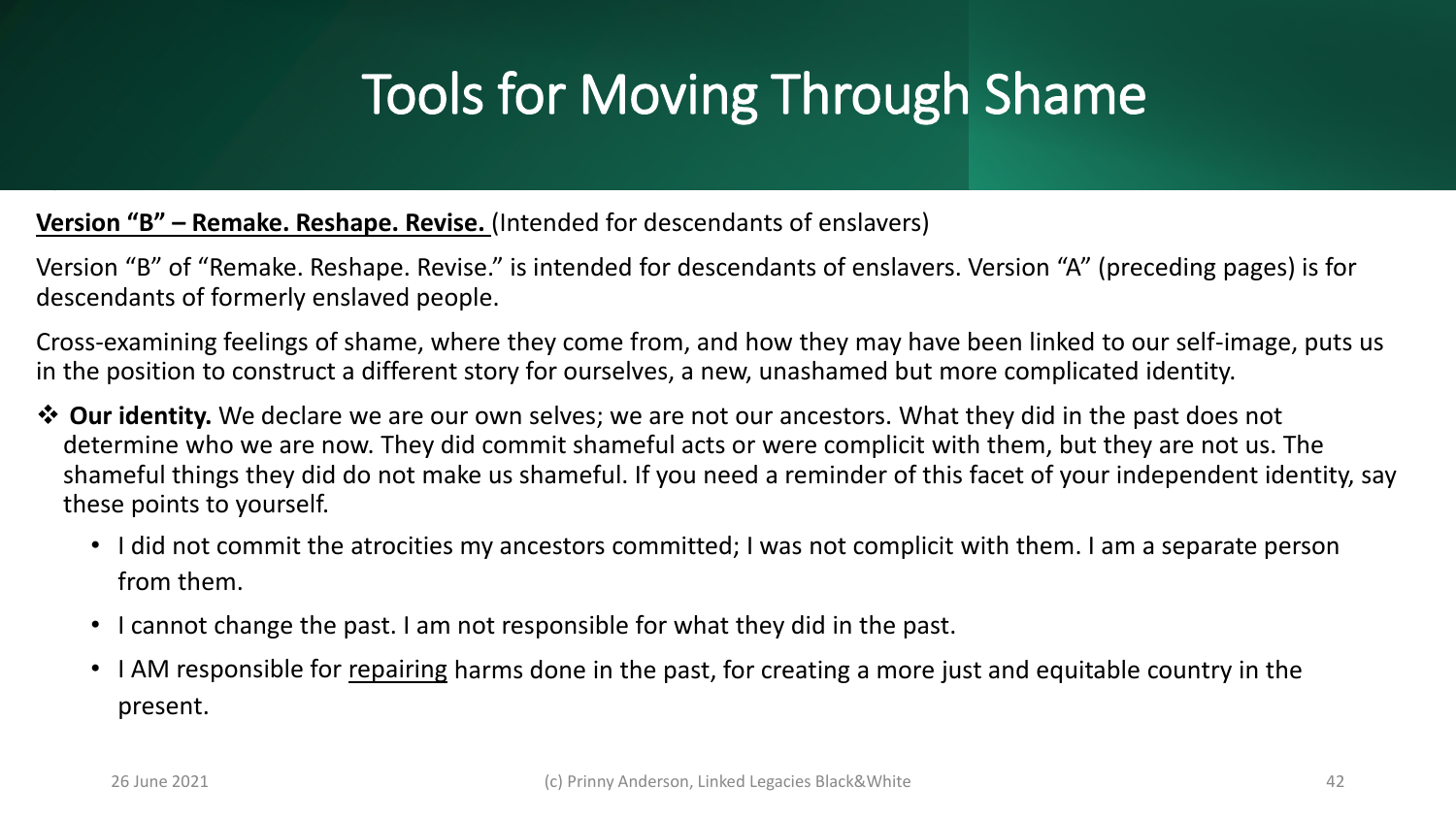- ❖ **Our Story.** Create a more complicated, inter-woven story about our ancestors. Include their gifts and the fine side of their characters
	- Include points such as boldness, talent, strength, courage, accomplishments, contributions to their communities, their places of worship, to government, to culture and the arts, their beauty and grace. And much more.
	- Combine the best of who they were with the harmful aspects: who they were, what they did, what they colluded in, how they thought, and how they benefited
		- They participated in social and economic systems that created benefits for themselves and their families, i.e., status, power and wealth while brutalizing, dehumanizing and victimizing people whose liberty they stole.
		- They compartmentalized or denied their compassionate feelings and moral values.
		- They showed dangerous defects of vision, insight, character and morals, such as uncontrolled ambition, greed, extravagance, laziness, entitlement, ignorance, and more.

One version of the revised narrative of an enslaver's history might be summarized this way: "My people were ambitious, intelligent, educated, faithful people who raised families and contributed to their homes, places of worship, and communities in many ways while enslaving others for their own gain, grievously harming the people they enslaved, and finding ways to turn a blind eye to what they were doing and how their deeds conflicted with other values and beliefs they professed. My people were complex, with great talents and much to offer along with enormous flaws and failings."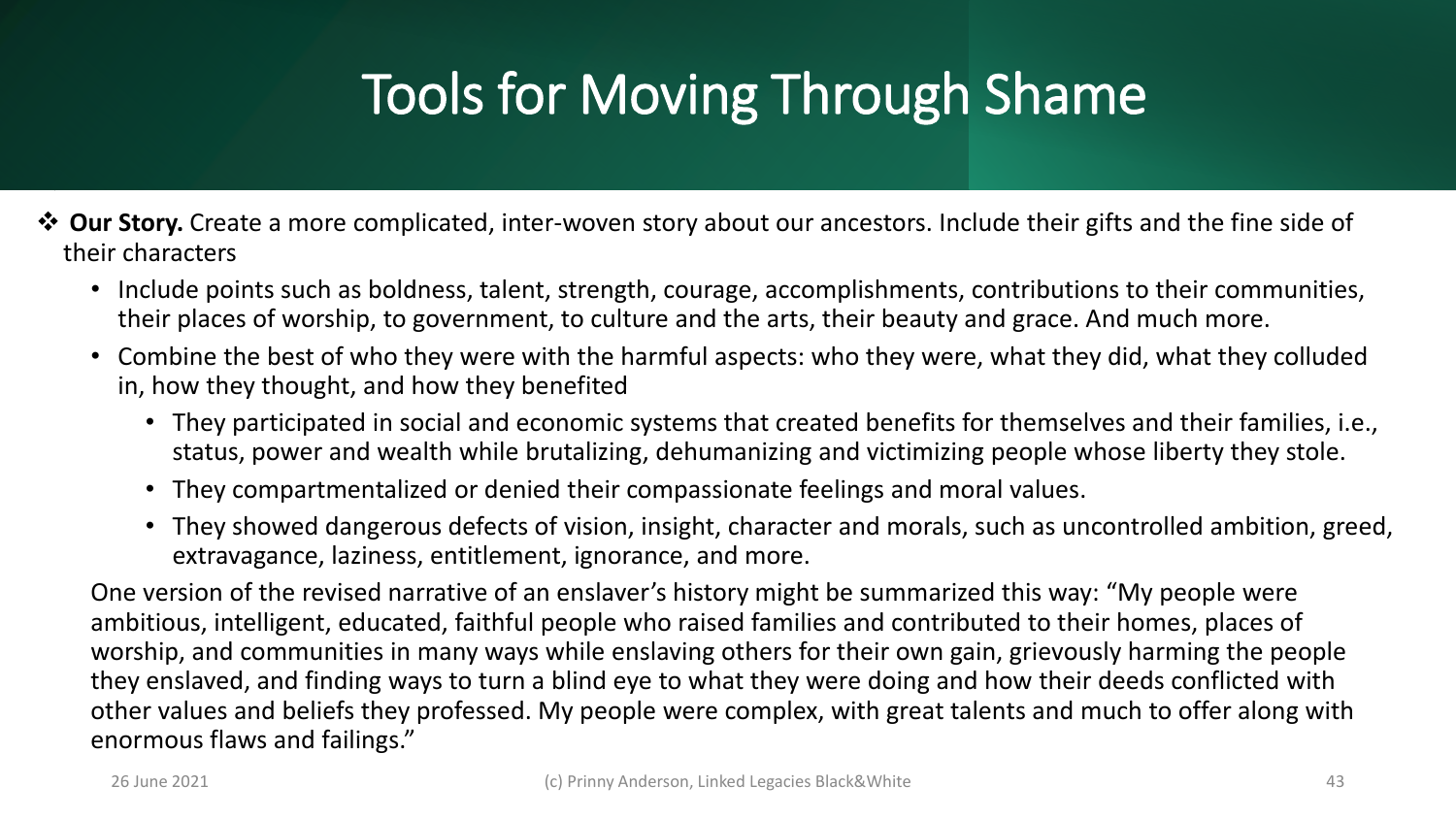- ❖ **Action.** The processing of shame and revising our sense of identity to separate ourselves from shame in the past needs to lead us to some kind of action. As stated earlier, descendants of enslavers are not responsible for slavery, brutality, oppression and dehumanization in the past.
	- But descendants of enslavers **are** responsible for addressing the legacies of slavery left by their ancestors. They are responsible for helping to heal the harms from the social, political and economic systems that benefited their ancestors in the past and whose benefits continue to accrue to them today.
	- Descendants of enslavers can step fully into the [CTTT Approach](https://comingtothetable.org/about-us/) to take action, "actively seeking to dismantle systems of racial inequality, injustice, and oppression; to work for the transformation of our nation."
	- As stated earlier, the options for action are many, from writing, teaching and speaking to service, social justice work, and political engagement. Descendants of enslavers can engage through civic organizations, faith communities, national or local advocacy groups, and historic and cultural organizations.

*Be empowered by the more truthful, more complete, more complex narratives of your history and our history.*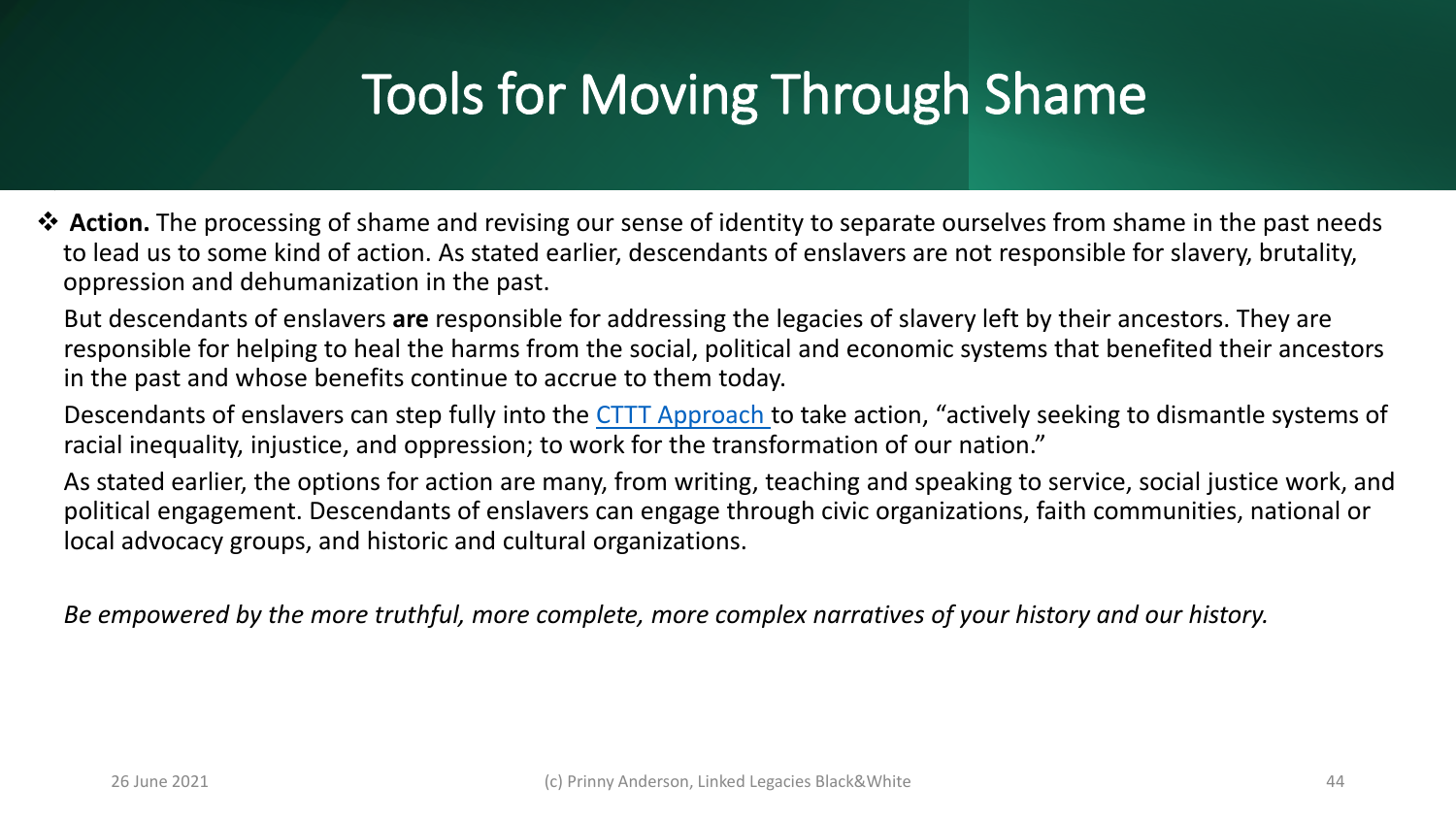#### Reminders for Self-Care Through Anger & Shame

Working with shame and anger can have an impact on your thoughts and feelings when you take a pause from the work.

- You may feel shame, embarrassment or anger. Name those feelings. Work with them. Don't let them deter you.
- Skepticism, disbelief may come up. Healthy questioning is useful. Work with your questions, aware of everyone's tendency toward self-protection from painful, difficult insights and the work of investigating them.
- Keep an open mind, open heart for yourself, for anyone else moving through anger and shame.
- Be kind, take care of yourself, show self-compassion in all the ways that hearten you.
- Practice one of the new tools to move through any difficult feelings.
- Reach out if needed, get support.